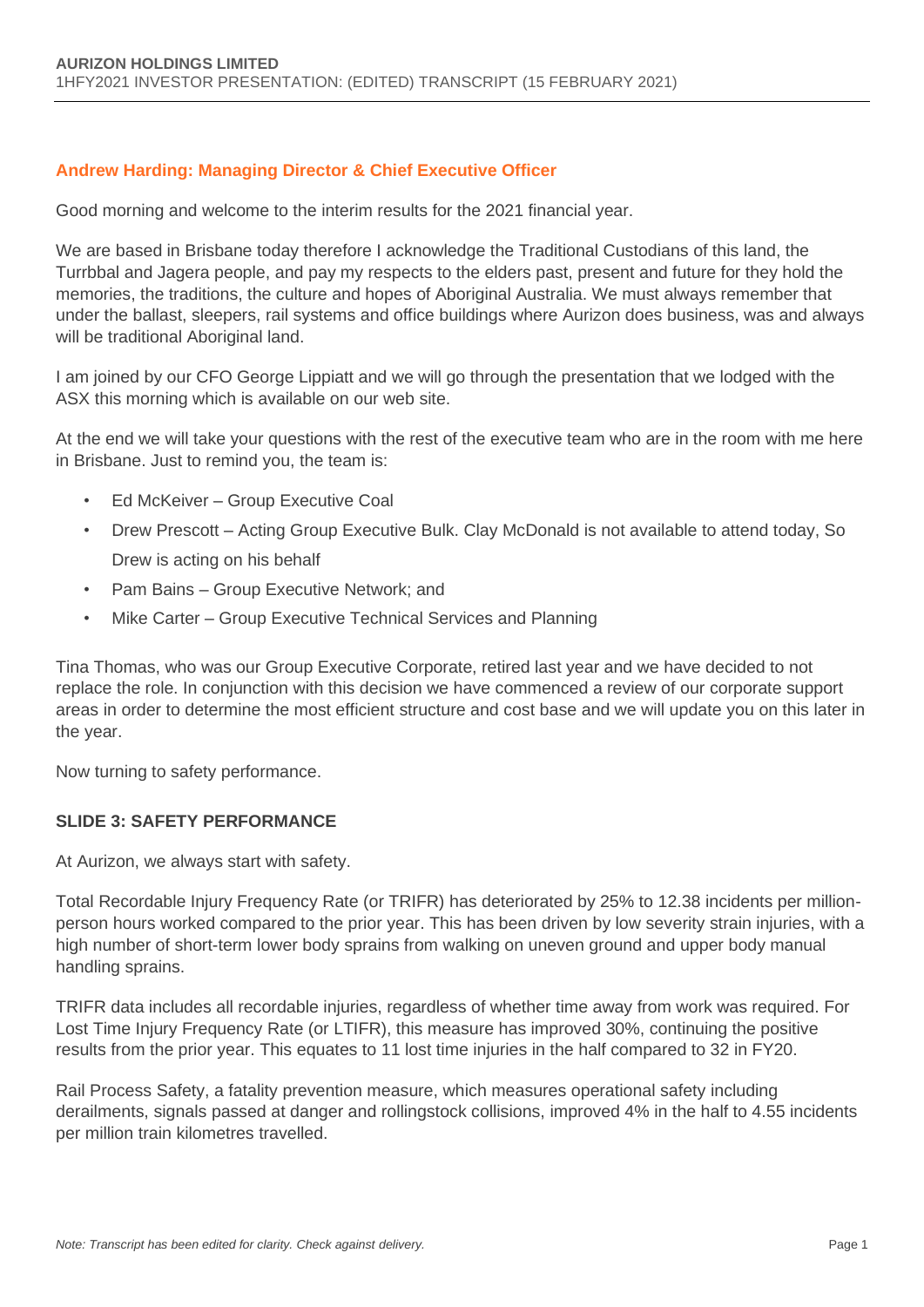We have maintained our COVID-19 protocols to ensure the continued wellbeing of our team including restrictions on non-essential travel, promoting flexible and remote working and ongoing cleaning and sanitation processes.

Our focus remains on preventing events that have potential for Serious Injury and Fatality. This is clearly fundamental to protecting our employees, our customers and the communities in which we operate. Over the past year, we have continued to embed critical controls across our operations to prevent serious incidents, combined with a range of safety, leadership and technical initiatives.

Turning to the first half highlights.

## **SLIDE 5: 1HFY2021 HIGHLIGHTS**

The financial results for the last six months were solid despite lower Coal and Network volumes with Bulk EBIT continuing to grow and recognition of WIRP fees for the first time.

Underlying EBIT was steady at \$454m due to growth in Bulk and the WIRP fees in Network, \$49m of which relates to prior years.

In Coal, volumes were down 4% and whilst we anticipated a softer first half, the current trade situation with China has further challenged export volume, a point I will discuss in more detail shortly.

Network volumes were 11% lower with the reduction in demand as noted and other impacts such as the continued stoppage at Anglo's Grosvenor mine.

Statutory NPAT was down 22% to \$267m due to the \$105m pre-tax gain on sale for the Rail Grinding business in the prior year.

The sale of Rail Grinding in the prior year is also the reason for free cash flow being down 38%. If we excluded \$165m of proceeds from the prior year, the reduction in free cash flow would have been 4%. Free cash flow will step up in the second half given the completion of the sale of Acacia Ridge next month.

ROIC improved 0.3 percentage points to 10.8% due to an increase in the last twelve months EBIT more than offsetting a moderate increase in invested capital.

Our continued commitment to shareholder distributions through dividends and buybacks has been demonstrated again this half. The interim dividend of 14.4 cents is based on a payout ratio of 100% which we have maintained for six years now, with the dividend 5% higher despite flat NPAT due to the lower share count from ongoing buybacks. This is our highest dividend ever for a six-month period.

And finally, we have already completed more than 80% of this year's share buyback commitment of \$300m, which takes the total buybacks completed to over \$1.2 billion since 2016.

Moving to Coal.

## **SLIDE 6: COAL – MARKET UPDATE**

After being heavily impacted in the first half of the calendar year, steel production recovered during the remainder of 2020 with production returning to pre-COVID levels as economic activity resumed in major export nations.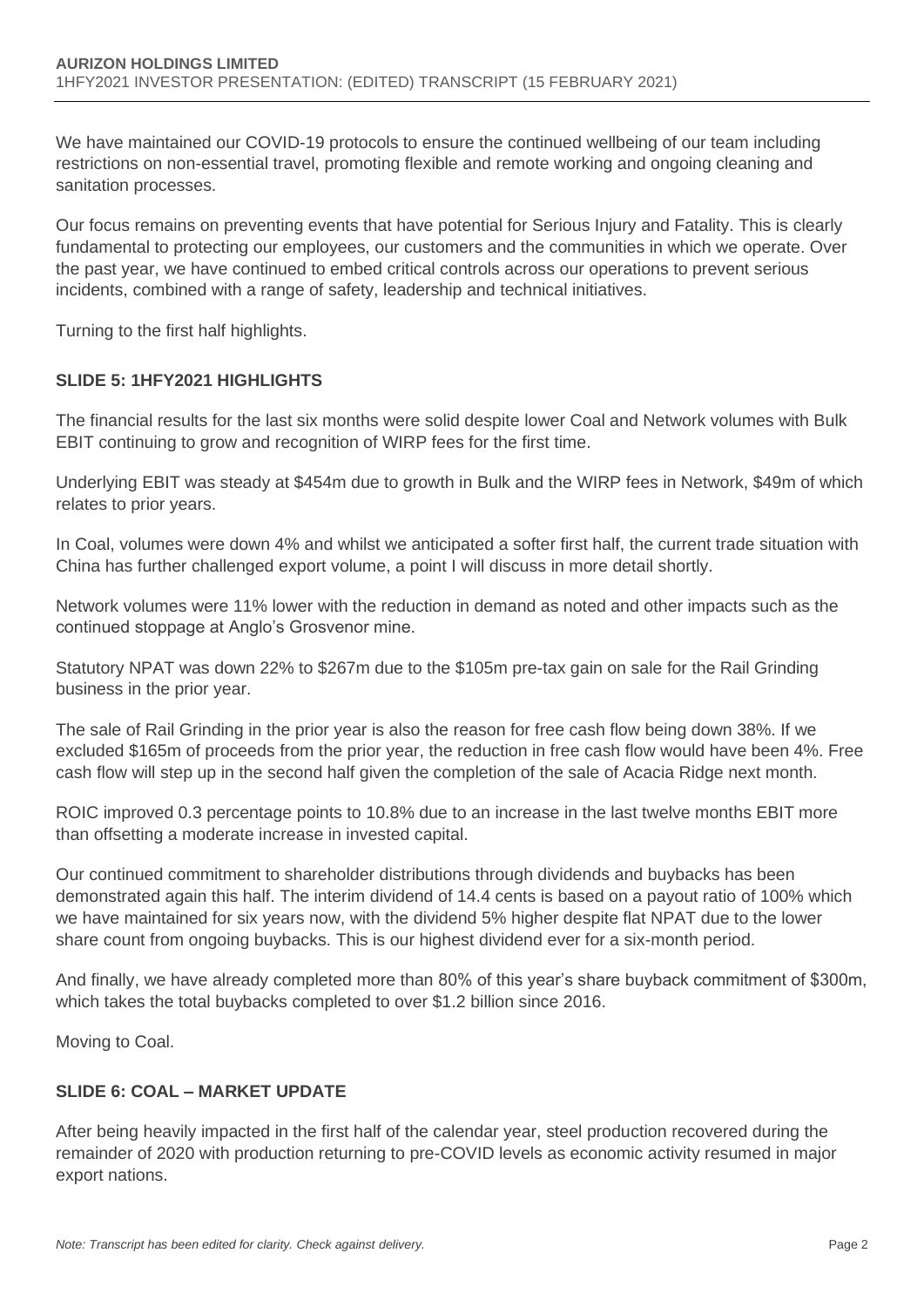Although a curtailment of aggregate coal import volume for China was expected in the second half of the calendar year, the prioritisation of non-Australian coal has created a challenging trade environment.

In the December quarter, Australian coal export volume to China was down by 79%, and while coal is being redirected to markets outside China, it has not completely offset the negative impact so far. As shown on the chart here, 10mt of the 18mt reduction to China has been redirected to other markets including record quarterly export volume to India.

While it is difficult to accurately predict a resolution to the current trading environment, I am confident in the resilience of Australian coal in the face of this challenge.

A reminder that the metallurgical coal-dependent method of steel production, some 1.3 billion tonnes, commands 72% of global steel production, and if we focus in on Asia (where 90% of Australian metallurgical coal is exported to), the share is even higher at 82%.

For thermal coal, the reality regarding demand for Australian coal is often lost in commentary regarding global coal-fired generation.

Over the past three years, 61GW of global coal-fired generation capacity was retired but at the same time, 105GW of capacity came on-line. That is, for every gigawatt that was retired, 1.7 gigawatts came on-line.

Looking further into these figures, almost 90% of the retired capacity was located in Europe and North America, and conversely, 90% of the capacity that came online was in Asia. As a reminder, 98% of Australian thermal coal was exported to Asia in 2020.

Our export volume projection over the next decade is moderate, at around 1% per annum. This is a future driven by:

- Steel-intensive growth in India, already Australia's largest metallurgical coal trading partner; and
- Prolonged thermal electricity generation from a relatively young existing fleet in Southeast Asia

This projection is appropriately cautious and takes into consideration slowing coal-fired generation capacity additions in the decade ahead, and therefore has reduced from a projection of a range of 1-2% that we have previously referred to.

Finally, the average age of coal-fired generation capacity in Asia is just 13 years, with this existing fleet capable of driving demand for thermal coal for decades.

Turning to the Coal business

## **SLIDE 7: COAL – BUSINESS UPDATE**

Although our view of the long-term coal market is unchanged, the trade environment with China does impact coal demand in the near term as the market re-balances. This, combined with other issues such as an unforeseen shiploader issue in Newcastle results in a reduction in our above rail volumes by 10 million tonnes to a range of 200-210 million tonnes.

Beyond FY21 we are anticipating volume growth through increasing contract utilisation, however it is now coming off this lower base. In addition, our forecast contracted tonnes are 13mt lower in FY22 compared to FY21 which is driven mainly from the end of a few contracts as you can see plus some lower customer nominations.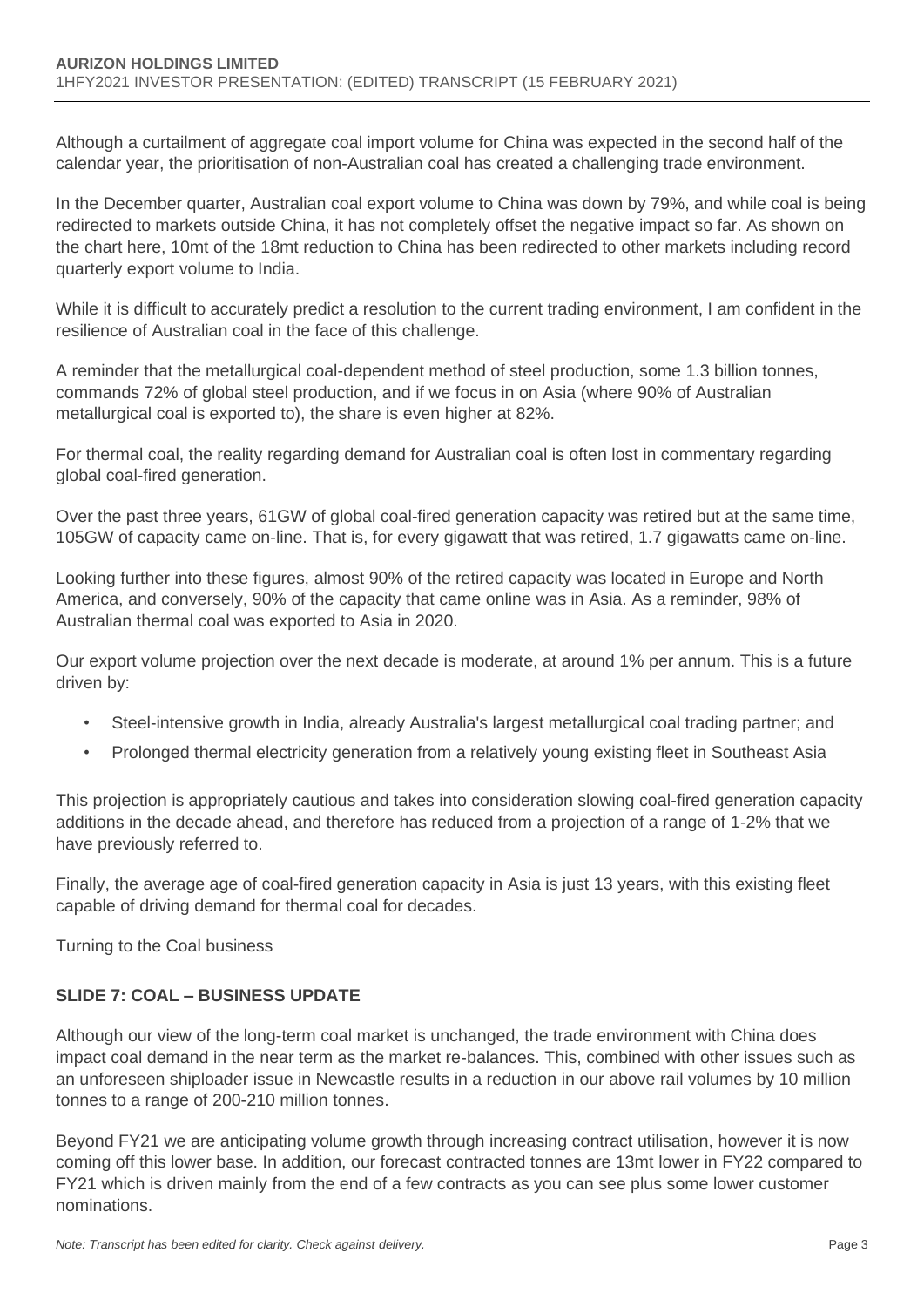We were unsuccessful in retaining Stanwell and New Hope's New Acland mine reaches end of mine life this year and has been ramping down while the proposed expansion was subject to Court approval.

We still hold a significant number of long duration contracts with 56% of volumes being contracted for more than seven years and current levels of fixed revenue through capacity charges are around 60%. Long duration contracts and high fixed charges remain a key feature of the coal business. However as we have indicated for some time, this level of capacity charge will settle in a range of 50-60% long term as previously executed contracts on reduced rates come into effect.

Therefore, the focus remains on making the business more efficient in both the short and long term through various initiatives. In the short term and in response to lower demand there are levers we can pull such as reducing leave and overtime and standing down train consists when they are not needed.

While they have some impact, the larger benefits will be realised through initiatives such as Precision and TrainGuard which will improve productivity and lower costs.

The first major piece of work under Precision that we have spoken to you about was schedule adherence which we now call Disciplined Train Operations. This has been extended to Goonyella and Newlands after a successful rollout in Blackwater and Moura. For Goonyella we have seen on time arrival at mine improve from 55% to 88% and on time arrival at port improve from 54% to 75% and there have been similar improvements in Newlands.

Since starting this work, it became apparent that further benefits would be derived through improving the schedule through two areas. First, Network now offers integrated planning to all operators which removes duplication. Second, we are using modern computer software to determine the optimal distribution of trains based on demand. Combined with improved processes designed to work more collaboratively with all operators, this enables the delivery of an Integrated Plan that determines the maximum number of train services across each system. We call this approach Modern Scheduling. In periods of high demand, this approach can result in additional services compared to conventional techniques, and in periods of lower demand, this can assist with reducing the number of train consists deployed.

Modern Scheduling has been rolled out in Newlands and is progressively being rolled out in other systems over the next few months. We would expect further improvements once Modern Scheduling is deployed in all systems.

And finally, with TrainGuard, preparations continue for the deployment on the Blackwater mainline after successful demonstrations last year. TrainGuard provides safety benefits through enhancements to speed control and signal enforcement and provides a pathway to expanding driver only operations in Central Queensland. It is scheduled for deployment in the first half of calendar year 2022.

Moving to Bulk.

## **SLIDE 8: BULK UPDATE**

The Bulk business has had another strong performance with revenues increasing 8% from volume growth and is on track for full year EBIT of more than \$100m. This represents an impressive turnaround from a \$14m loss in 2017. Of the total above rail business, Bulk now accounts for 32% of revenue and 26% of EBIT and we expect these numbers to increase in coming years. As we have noted previously, the growth rate will naturally slow as the earnings base becomes larger.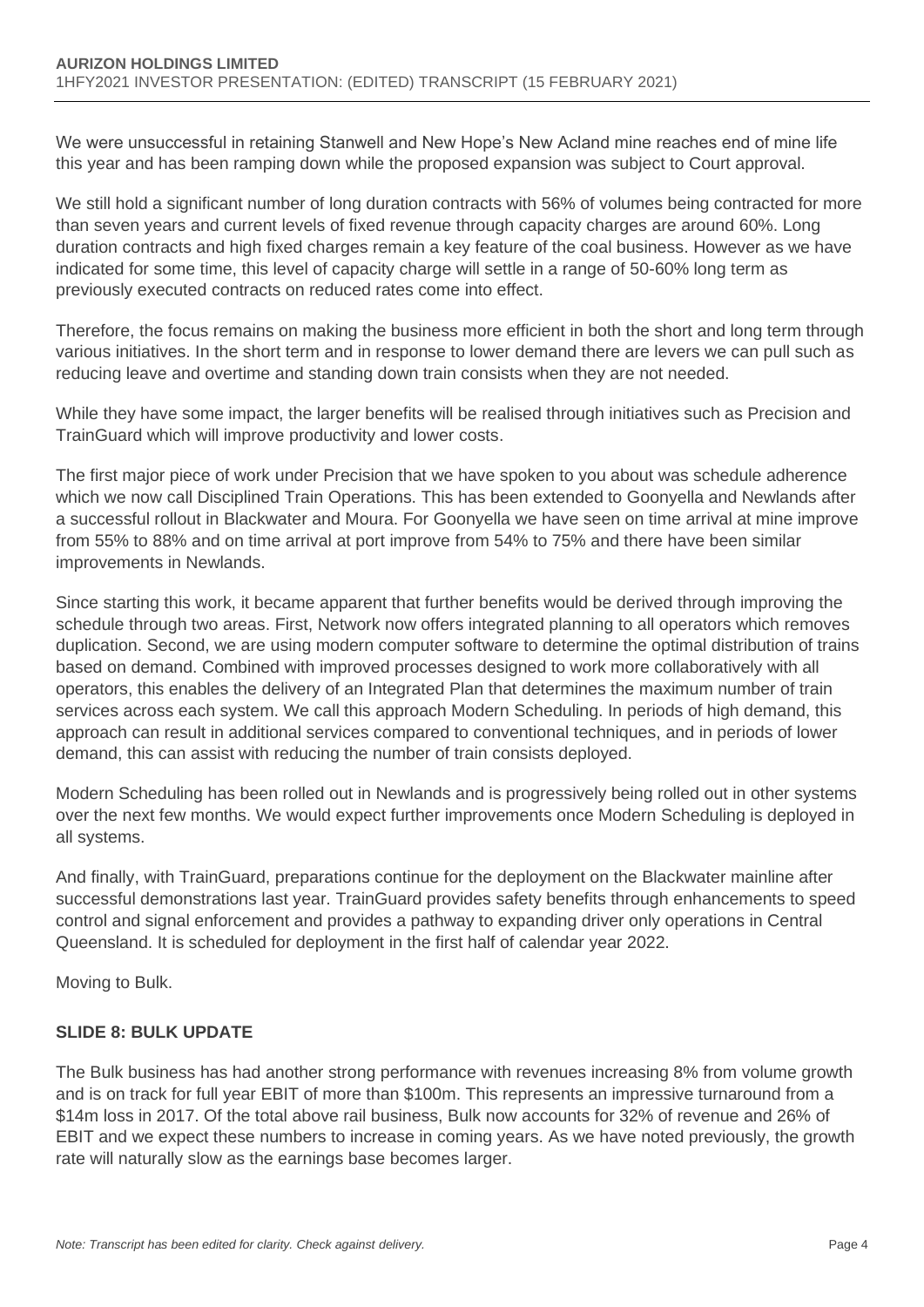The growth has been broad based and has resulted in Bulk having a more diverse spread of revenue by commodity compared to prior years. We believe that this will provide a more sustainable base for the expansion of future earnings.

It continues to be busy commercially for Bulk and the CBH contract marks a return to providing services to this customer, albeit on a short-term basis at this stage. We have also expanded our services with Mineral Resources with additional services into Kwinana as they grow to take further advantage of the strong iron ore price. This is balanced against the loss of BHP Nickel West, although as this was a reform contract, the loss will not impact Bulk's future EBIT.

Bulk has also expanded its Port Services business with the \$42m acquisition of ConPorts in Newcastle. This is an export terminal and ship loading facility which is adjacent to rail lines at the port of Newcastle. About 500,000 tonnes of mineral concentrates are exported annually through the terminal including copper and zinc concentrate. This acquisition provides Bulk with the opportunity to expand an already profitable business by leveraging its expertise in heavy haul rail and logistics to provide customers additional services. This is similar to the recent acquisition in Townsville as the Bulk business looks to redefine the markets in which it operates, providing a platform for further growth.

Turning now to Network.

#### **SLIDE 9: NETWORK UPDATE**

EBIT for Network was higher than the prior year due to the resolution of the court process surrounding the Wiggins Island Rail Project, which had been ongoing for five years. The customers appeal was dismissed last year and that enabled the commencement of billing for the WIRP fees which represents the commercial return that is in addition to the regulated access tariff.

We have recognised \$55m this half, \$49m of which relates to prior years given this case stretches back to FY2016 when the project was completed. No revenue had previously been recognised and the annual fee is approximately \$11m per year until 2035.

Separate to the decision from the Courts which enabled Aurizon to commence billing, an Expert Determination in 2019 stated that the fees should be partially reduced. We have commenced an appeal of this Determination where success would represent upside to what we have recognised so far.

Volumes for Network were 11% lower in the first half and based on this, full year volumes are expected to be well below the regulatory forecast of 239mt. This will result in a revenue under recovery. Given that volume run rate, it is also our expectation that take-or-pay will trigger, which means that some of the revenue recovery will be in this year instead of FY23. Our guidance assumes this as I will talk about later.

In terms of an update of UT5, the key near term event remains the Initial Capacity Assessment by the Independent Expert which is now expected in the September quarter. This has been delayed a few months with several steps still to be completed by external consultants and the Independent Expert. All parties remain committed to achieving the report date as quickly as possible. We have shown a process map of the work required in the appendix.

An adjustment to reflect the delay in the step up of the WACC will be captured in the FY22 revenue cap process, and as a reminder each month is worth about \$2m.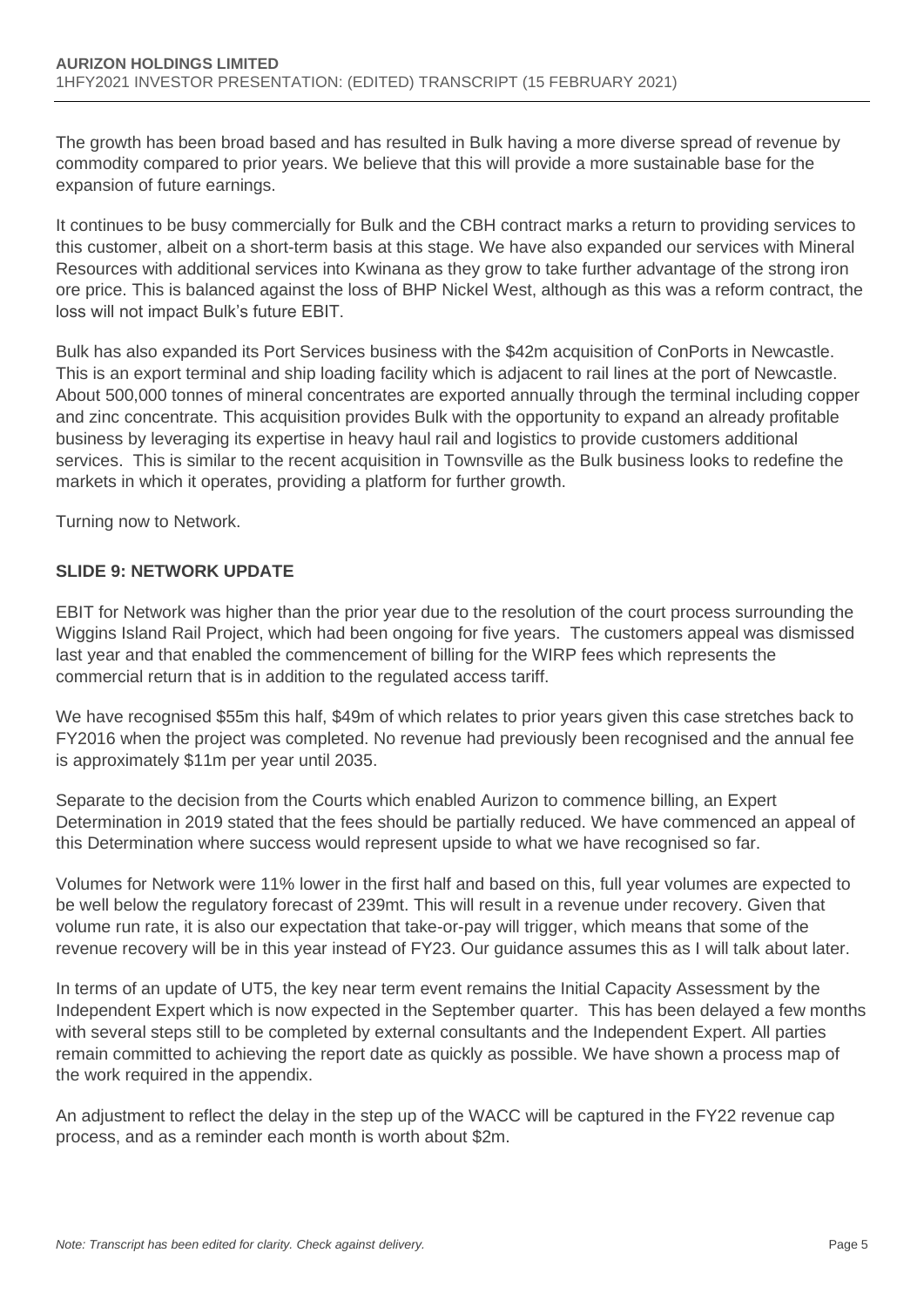The maintenance and capital submission to the Rail Industry Group is due at the end of February which is a key step in this annual process. This determines the scope of capex and maintenance works for FY22 and is part of the greater collaboration with the customer group.

In terms of operating and maintenance costs this half, we were below the regulatory allowance by around \$13m for opex and \$3m for maintenance. As a reminder any opex savings are retained by Aurizon and any maintenance savings are retained by the customers as part of the regular true up process.

#### **SLIDE 10: OTHER MATTERS**

And before I hand over to George, an update on the progress of some legal matters. Some of these matters have appeared on this page for a long time so it is great news that we are resolving a few of them.

The sale of Acacia Ridge is nearing completion after the ACCC was denied leave to appeal to the High Court, allowing this transaction to finally proceed after more than three years. Two weeks ago FIRB approval was received making the completion of the sale unconditional which is expected next month. This is a great outcome after many years through the courts and the final proceeds received will be \$170m.

I already went through WIRP which was another favourable decision after many years and we will keep you updated on the progress of the appeal of the Expert Determination.

There is no significant update on the legal proceedings against Genesee & Wyoming with the matter currently before the Court with no trial date set as yet.

And finally, we have commenced declaratory relief proceedings against the ATO. This relates to the treatment of our share capital account balance from prior to the IPO and George will go through additional detail later.

And on that note I will hand over to George.

## **George Lippiatt: Chief Financial Officer & Group Executive Strategy**

#### **SLIDE 12: KEY FINANCIAL HIGHLIGHTS**

Thank you Andrew, and good morning to everyone on the call.

As usual, the results I will cover today are based on continuing operations – meaning they exclude the financial performance of the Acacia Ridge terminal which I'll have to say just once more given the sale will complete next month.

Overall, the business performance this half has been solid in the face of some volatility in coal markets and we have resolved significant matters relating to WIRP and Acacia Ridge.

The flat EBIT performance at \$454m for the half was driven by volume decline in Coal being more than offset by improved earnings in Bulk from revenue growth and Network due to the commencement of WIRP fee billing. In addition, there was also an improvement in the Other segment due to lower redundancy costs and I can confirm that Aurizon didn't apply for any JobKeeper or payroll tax relief from Government in the first half or at any stage in calendar year 20.

Group revenue declined 2%, mainly due to Coal and the sale of the Rail Grinding business last year, but we also had a 5% improvement in total operating costs due to savings associated with lower volumes (such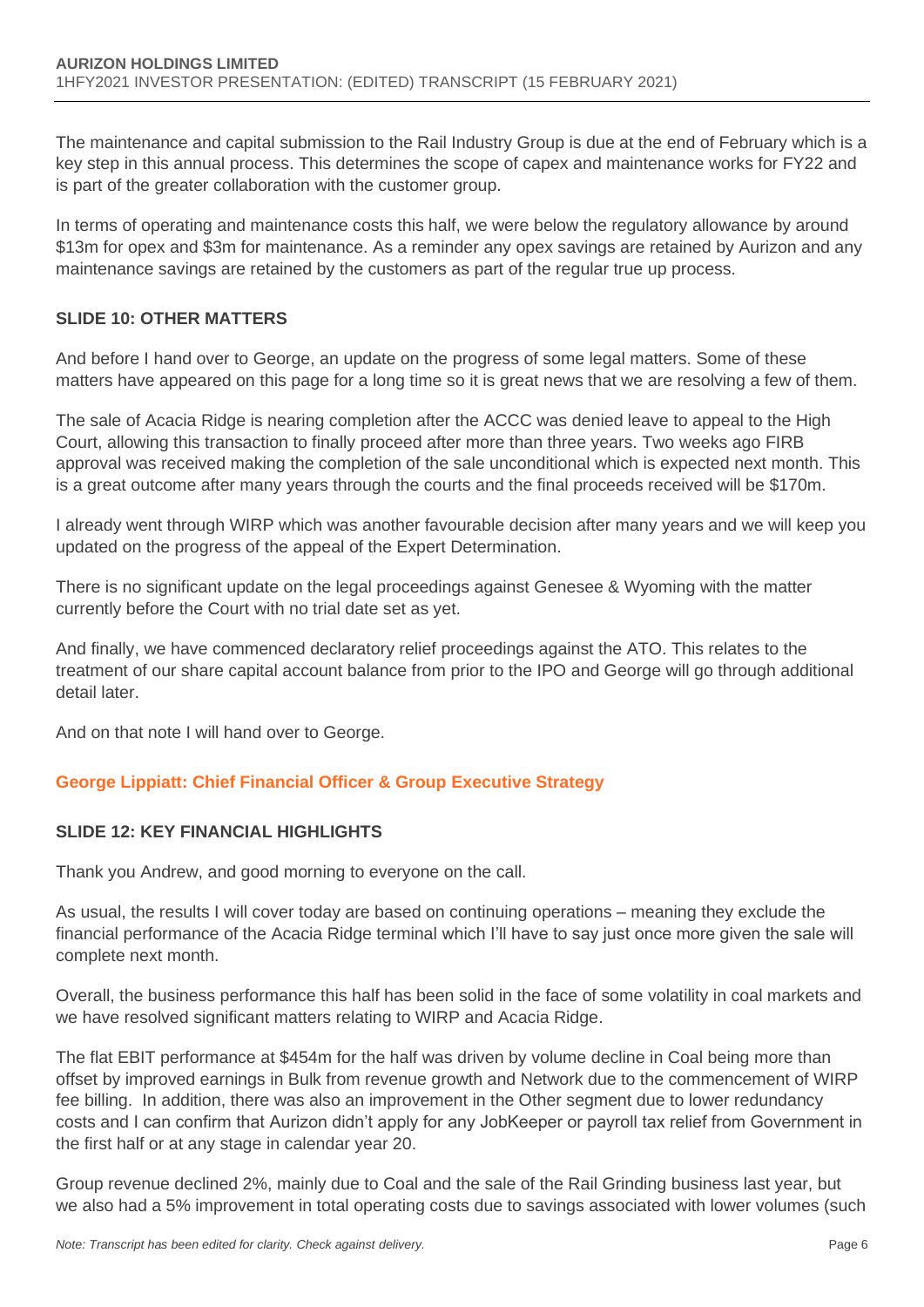as fuel and access costs) in addition to ongoing cost efficiencies. I will provide more detail for each business unit shortly.

The decline in statutory EBIT, statutory NPAT and free cash flow is due to the sale of the Rail Grinding business in the prior year. As a reminder the proceeds were \$165m and the profit from sale was \$105m.

If we add back the proceeds of \$165m, free cash flow would have been only 4% lower – and would have been higher than the prior period if acquisitions such as ConPorts are excluded.

We continue to maintain our 100% dividend payout ratio, with an interim dividend of 14.4 cents per share, an increase of 5% despite the flat underlying NPAT. This is a record per share dividend and its franked at 70%.

Moving now to Coal.

## **SLIDE 13: COAL**

EBIT decreased \$35m or 17% to \$171m, with volumes down 4% 101.8mt. As Andrew noted, we accurately anticipated two major drivers of Australian Coal exports for FY21 - the return to pre-COVID steel production rates in India and China maintaining its overall coal imports at around 300mt for calendar year 20. Despite that, a shiploader issue at Newcastle and Australia-China trade challenges has led to our revised full year Coal volume assumption of 200-210mt.

In terms of Revenue quality shown on the bridge, despite our average contract rates reducing this was only a small downward impact – this is due to the one-off recovery of a disputed capacity charge in a prior period and lower contract utilisation. As a reminder, as contract utilisation falls, this is typically a positive for revenue quality assuming fixed revenue remains constant which it broadly did this half. The opposite will also apply when contract utilisation increases.

Although volumes were lower, operating costs excluding fuel and access were higher due to maintenance costs associated with increased fleet in the CQCN. Traincrew costs were flat, with Enterprise Agreement escalation being offset by lower overtime and increased annual leave in response to the softer demand.

Moving to Bulk.

## **SLIDE 14: BULK**

Bulk continues its strong performance with EBIT growth of 39% to \$61m and is on track for greater than \$100m this year. The acquisition of ConPorts will contribute to that in future periods, as will some of the newer contracts that we announced today.

The EBIT bridge we show here is straight forward, with volumes driving revenue growth and higher operating costs to support that revenue growth. Depreciation will continue to increase with higher revenues and we will invest further capital in Bulk, both in absolute dollar terms and as a percentage of the overall Group. This allocation of capital is based on our confidence in retaining and attracting new Bulk customers, as well as our view that Australian Bulk commodity exports will grow at GDP plus rates.

In our Bulk business on the East Coast, half one revenue growth came from a stronger volume performance on the Mt Isa corridor and the acquisition of Townsville Bulk Storage & Handling (TBSH), although this was partly offset by lower livestock volumes.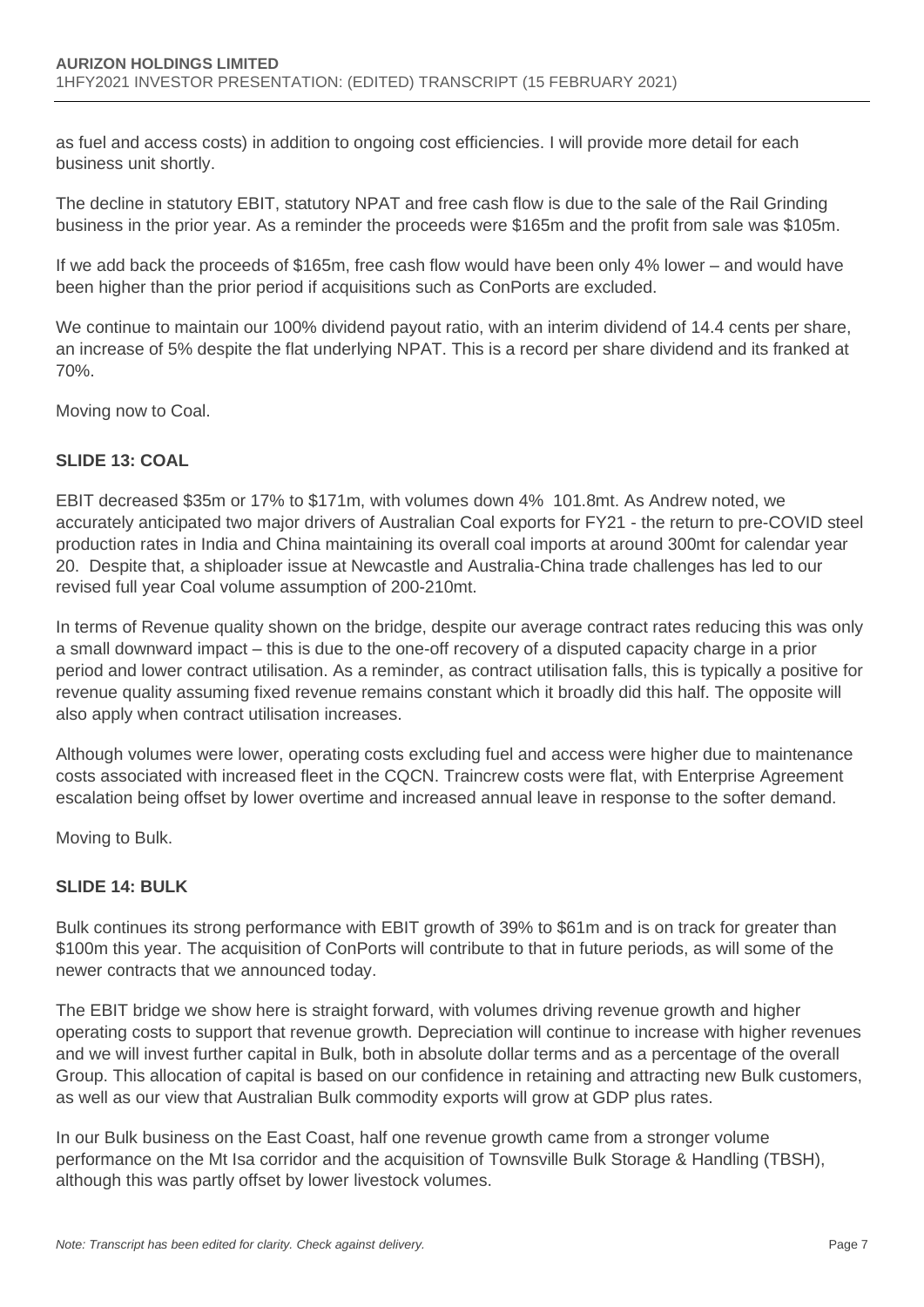In the West, the main drivers of revenue were the new Rio Tinto and Mineral Resources contracts which commenced towards the end of FY20.

The increase in operating costs shown in the bridge reflects the higher volumes and acquisition in Townsville, partly offset by ongoing operational efficiency benefits.

Looking forward for Bulk, we expect a slightly lower EBIT performance in the second half mainly due to the end of Mount Gibson railings just prior to Christmas more than offsetting earnings growth from new contracts and acquired businesses.

In summary, another strong performance from Bulk with further growth available from the expanded Aurizon Port Services businesses. We're looking forward to seeing three figures at the end of this earnings bridge in 6 months' time at the Full Year.

Moving to Network

## **SLIDE 14: NETWORK**

Network EBIT increased \$9m or 4% to \$241m. This was due to the commencement of WIRP fees and operating cost improvements offsetting higher depreciation and a revenue under-recovery due to the 11% reduction in volumes.

As a reminder, our Network business has two revenue protection mechanisms in the form of Take-or-Pay and revenue cap. Take-or-Pay is a contractual measure that recovers revenue in the same year while revenue cap is the regulatory protection mechanism which recovers anything left after Take-or-Pay and other adjustments two years later.

A summary of these mechanisms is included in the Appendices.

Focussing now on the earnings bridge and you can see that Track access revenue has increased by \$4m. As usual we have provided a detailed breakdown of this amount in the appendix. The summary version is that a \$55m net volume under-recovery was offset by the first time booking of WIRP fees, also totalling \$55m and including \$49m related to FY16-FY20.

Looking forward the annual amount of the WIRP fee is about \$11m until 2035, with final amounts subject to the appeal of the Expert Determination and the finalisation of a cost variation factor related to WIRP project costs.

Other revenue, as shown in the bridge, decreased by \$7m due to lower external construction works and insurance recoveries.

Other operating costs were \$16m lower, also due to lower external construction works, as well as lower electric connection costs and lower labour costs from efficiency initiatives.

FY21 operating and maintenance costs are tracking below the UT5 regulatory allowance. The benefit from lower operating costs will be retained by Aurizon, while the benefit from lower maintenance costs is passed through to the customers. Depreciation increased \$4m, due to increased levels of ballast and asset renewals.

We also show in the appendix the forward view of the MAR with updated numbers. This has been completed on a consistent basis as before, so it assumes the Independent Expert report date has already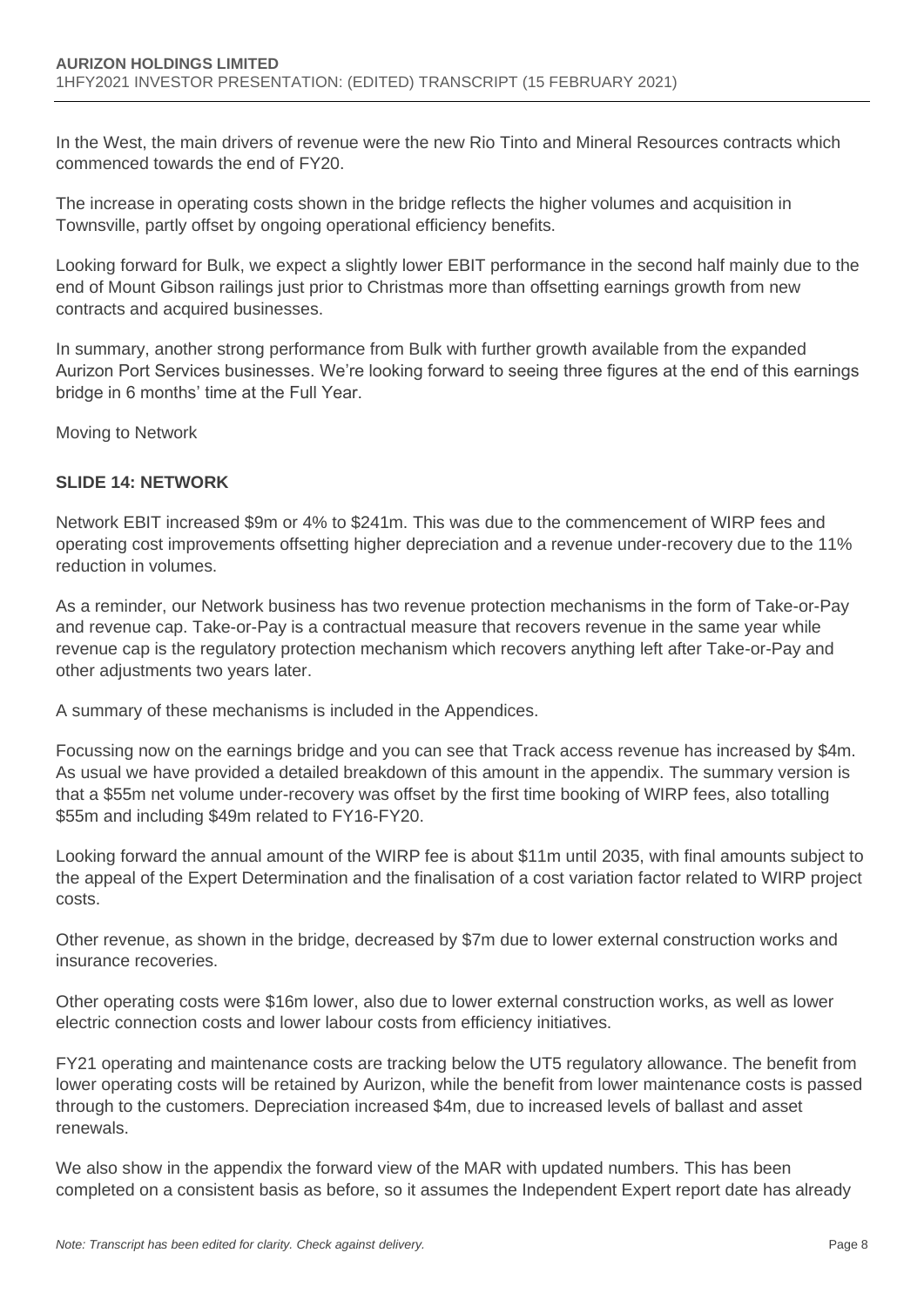occurred, meaning tariffs are based on a WACC of 6.3% for FY21 and beyond. As the report date is now not expected until early in FY22, the actual MAR will be adjusted to reflect that delay, with each month worth \$2m in revenue.

This will be washed up in the revenue cap process for recovery in FY23, and based on the first half, there will be a large volume under-recovery with some offsets from take-or-pay and the WACC adjustment.

As Andrew indicated, based on the volume run-rate for the first half, it is very likely that take-or-pay will trigger, which means that some of the revenue recovery will be this year, with the revenue cap to recover anything left in FY23. Any revenue from take or pay would be booked in the second half and our guidance assumes this occurs. Therefore, we would expect broadly similar Network earnings in the second half.

Turning to cashflow

#### **SLIDE 16: CASHFLOW & SHAREHOLDER RETURNS**

On to my favourite slide and because it's my favourite we have provided an extra chart for you this time.

Free cash flow has reduced this half but this was mainly due to the sale of Rail Grinding in the prior year which we have split out here. This half also includes \$63m of acquisitions, including ConPorts, which will provide future cash flows as it is integrated into the Group.

But you can see, free cashflow generation is fairly stable. It's this stability that has enabled shareholder returns, with over \$4 billion distributed since 2016 in the form of dividends and on-market buybacks.

We have made good progress through the FY21 buyback, with over 80% completed. At the conclusion of this buyback we will have \$900m of further funding capacity based on maintaining our BBB+/Baa1 credit metrics.

The newcomer on this slide is the Dividend Per Share chart. As noted earlier, at 14.4 cents, this is a record per share dividend payment, despite underlying NPAT being flat. This is of course due to the subsequent cancellation of any shares bought back during the period, which lowers the number of shares for the dividend payment to be distributed amongst.

It's also worth providing some more detail on the ATO declaratory relief proceedings in the Federal Court. This issue dates back to the privatisation and a Queensland Government contribution of capital which occurred just after the IPO shares were created but prior to the IPO of those shares. This contribution has been separately accounted in a Capital Distribution Account, but we believe that a capital contribution from a single government shareholder should be treated as share capital for the purposes of tax law, and this is the declaration we are seeking from the Court. As at 31 December we have \$259 million in our share capital account and \$3.4 billion in the Capital Distribution Account.

These proceedings are relevant to our strong track record of returning capital and maximising returns to our shareholders. Share capital can be returned to shareholders without impacting Aurizon's franking credits balance, and this in turn also enables us to maximise the franking of our dividends.

Given our desire to keep open to us the current strategy of executing on-market buybacks and paying franked dividends, we are seeking confirmation that the capital contribution is share capital. Should Aurizon undertake an on-market buyback once the share capital account is exhausted, the dividend paid in the same 6-month period is likely to be unfranked, with any franking credits retained for future dividends. So the franking credits don't disappear, the use of them would just be delayed until after on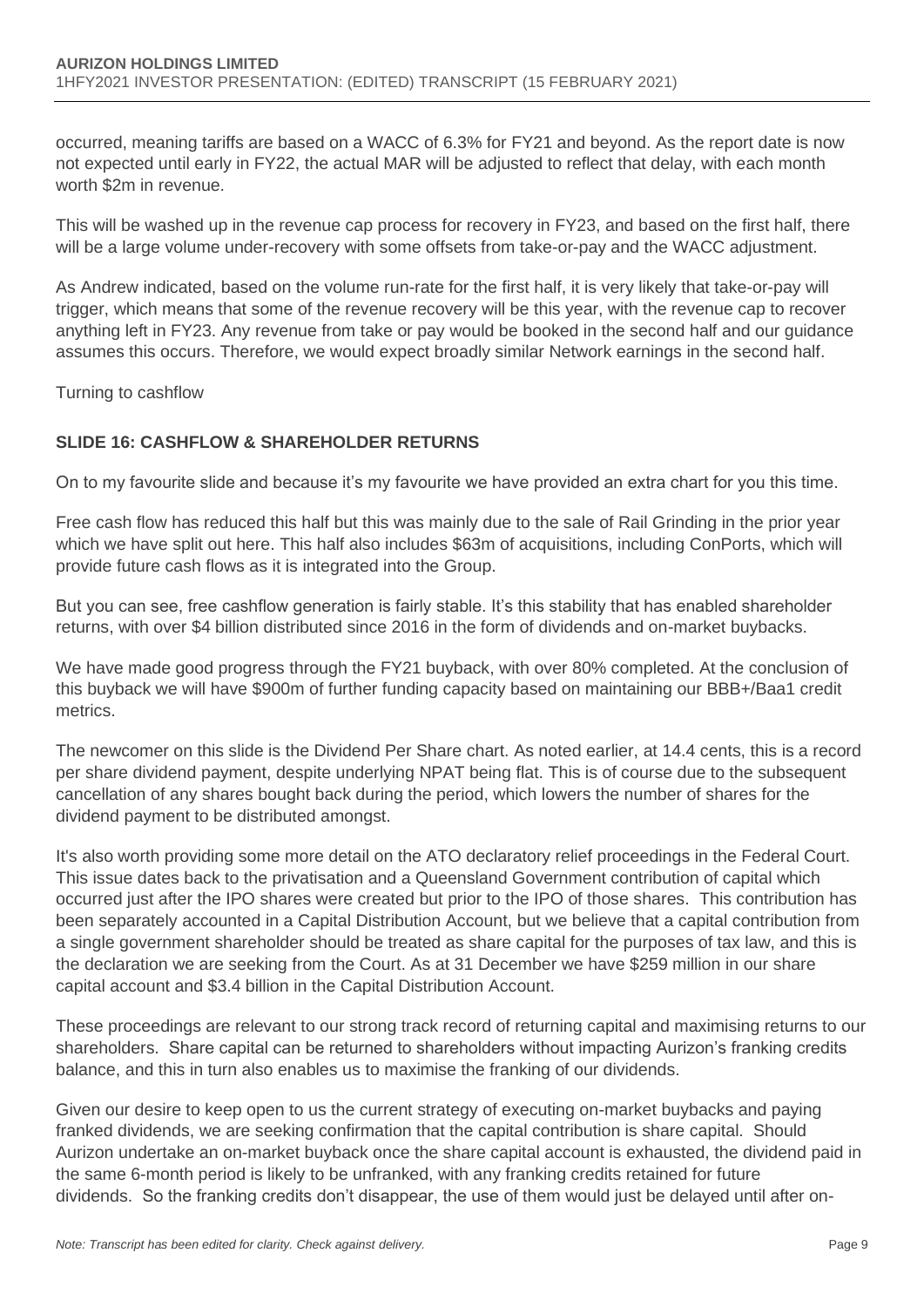market buy-backs are completed. But this assumes we don't get the declaration we are seeking. We will keep you updated as this progresses.

Briefly to Capex

## **SLIDE 17: CAPITAL EXPENDITURE**

Capex totalled \$240m which is \$10m higher than the first half of FY20 and consistent with our full year guidance - which remains \$500-\$550m. The growth capital spent so far relates to the delayed wagons for central Queensland coal and new locomotives for Bulk. Our total spend excludes \$63m of acquisitions during the half, including ConPorts.

Long-term expectations for stay in business capex remain around \$500m per year, although this is constantly reviewed in conjunction with our long-term volume outlook.

And last, but not least, to Funding

#### **SLIDE 18: FUNDING UPDATE**

It continues to be a busy time for the Treasury team as they execute the strategy of prudently increasing leverage, diversifying funding sources and lengthening tenor of debt facilities. Aligned with that strategy, there were two major funding activities undertaken during the half.

First, for Network in September we issued a 10-year \$500m Australian dollar bond at a coupon of 2.9%. This was done ahead of a maturing bond in October that had a yield of 6% - so our new funding is half the cost of that which it's replacing. It was a great outcome given capital markets in Australia were closed for some months during the height of COVID-19 and it marked our first 10-year issuance in Australian dollars.

Second, for Operations we increased its bilateral bank debt facilities by \$175m with the addition of new lenders into those facilities. Over the coming years we will look to increase Operations debt further, which we can do while maintaining our current credit ratings.

You can see from the maturity chart that we have significant available liquidity, with over \$1 billion including undrawn working capital facilities. Following the recent bond for Network we will look to further term out some of our bank debt into the capital markets over the coming years, noting that we have no major maturities until 2023.

With interest rates coming down, we expect our interest costs to trend lower, albeit at a slower pace given we have high levels of fixed debt within Network to align to regulatory re-set periods. The recent bond will help bring the effective rate lower and with all debt floating beyond FY23, interest costs will come down again from that point assuming rates remain low.

In summary, the overall financial performance of the business continues to be reliable.

- We are confident in demand from Asia for the commodities we haul.
- We are also confident in our long-dated haulage contracts and regulated revenues.

This confidence enables strong shareholder distributions and further investment to accelerate the growth of the Bulk business.

Thank you and I'll now hand back to Andrew.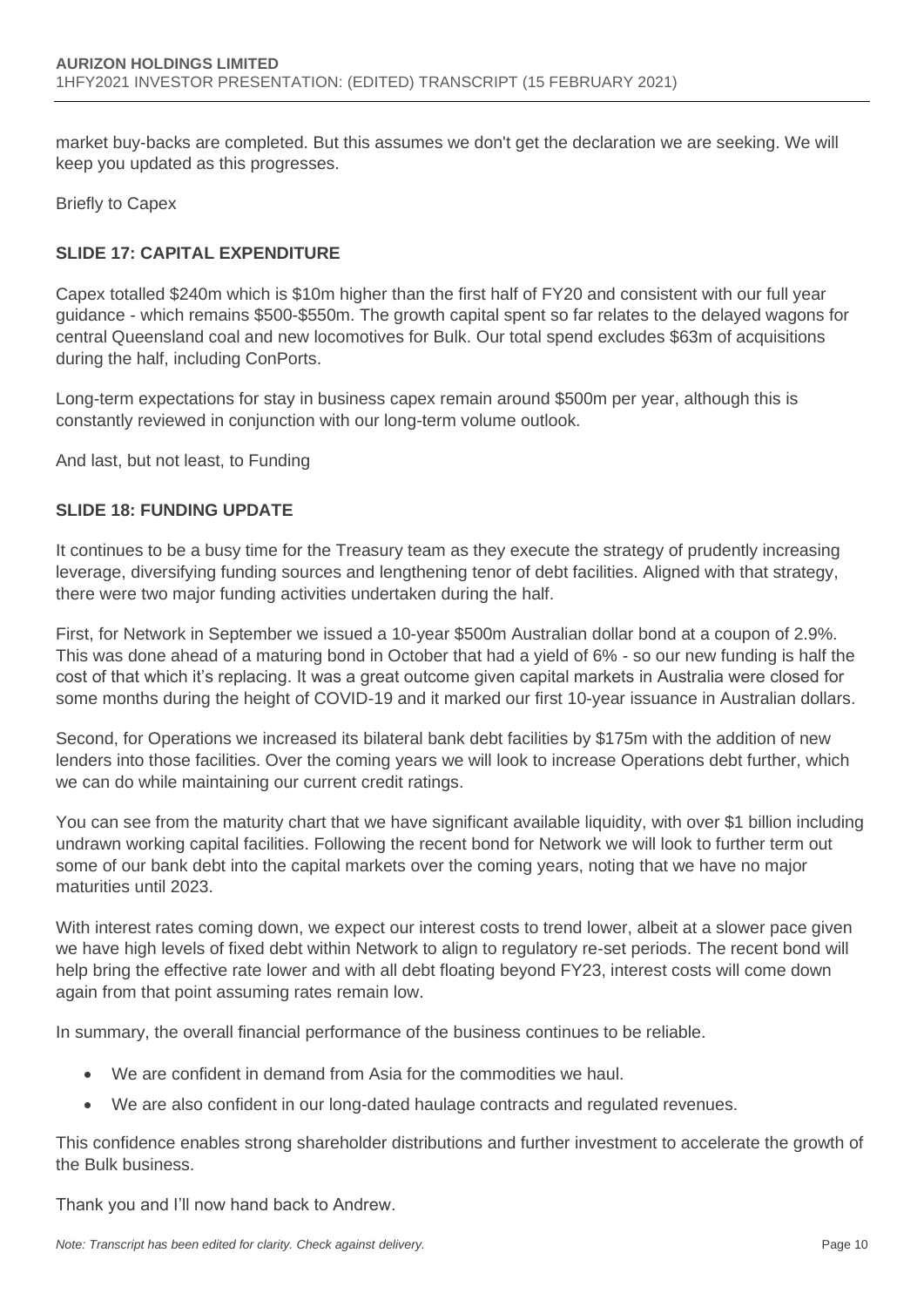## **Andrew Harding: Managing Director & Chief Executive Officer**

#### **SLIDE 20: FY2021 OUTLOOK**

Thanks George.

Turning now to the financial outlook for the 2021 financial year.

Group EBIT guidance is now \$870-910m and we have listed the key assumptions here on the page. As I indicated earlier, Coal volume expectations have been revised down by 10mt to a range of 200-210mt.

Network volumes will also be lower than original expectations, however that volume reduction will mean that take-or-pay is likely to trigger which recovers some of the revenue shortfall this year. Any remaining shortfall will be recovered through the revenue cap in FY23.

The guidance includes a net amount of the retrospective WIRP fees of approximately \$40m. This represents the \$49m revenue less some expected associated costs.

As per our normal practice, we do not assume any material disruptions to commodity supply chains such as adverse weather or COVID-19.

Before we move to a summary of key takeaways, we have a placeholder here for an investor day that we will hold in June. This will be an opportunity to talk to investors in more detail about long-term coal and bulk markets and how we believe we are positioned for success.

#### **SLIDE 21: KEY TAKEAWAYS**

I like to end on this slide which summarises the journey of Aurizon over the past few years as it reinforces the delivery of shareholder value.

Whilst there has been some market uncertainty recently, our strategy has not changed and it continues to create value as indicated by what we have achieved this half. This includes:

- Increasing our FY21 financial guidance
- Success in the WIRP dispute and having WIRP fees finally commence
- The successful resolution in the sale of Acacia Ridge, which should complete next month
- Acquiring another port asset for the Bulk business which will enable further growth and an entry into the NSW market
- Maintaining a 100% dividend payout ratio for six years which has resulted in a record dividend of 14.4 cents per share; and
- Completing more than 80% of our \$300m on-market buyback commitment

And finally, we released Aurizon's first Climate Strategy and Action Plan in October. This plan significantly expands on the initiatives we have previously included in the Sustainability Report and provides a roadmap through to 2050 on how we will decarbonise Aurizon's operations and contribute more broadly to a lowcarbon freight transport sector for Australia.

We look forward to continuing the journey for Aurizon and to continue to create value for shareholders.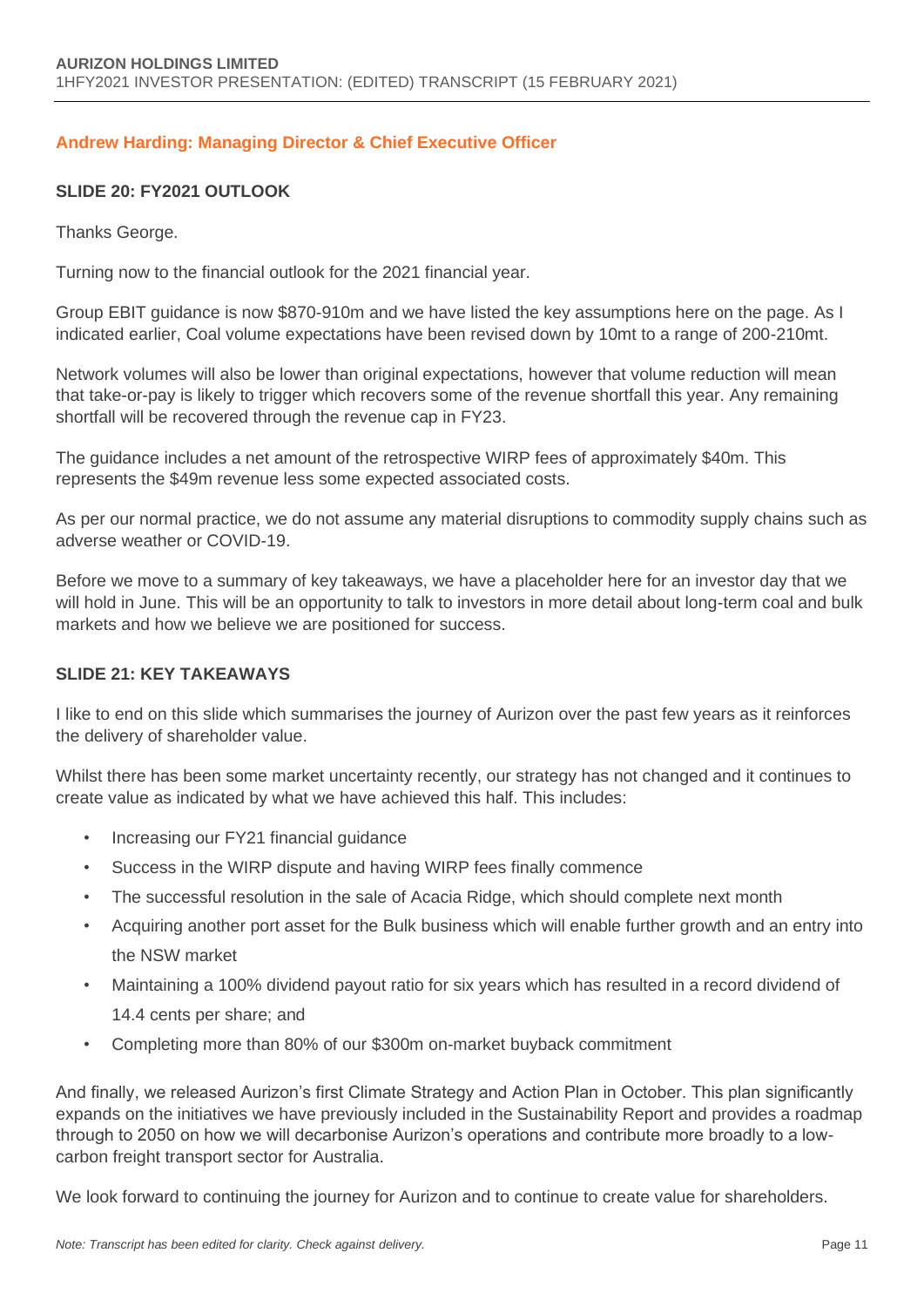I now welcome your questions.

#### **Questions and Answers**

- Operator: Thank you. If you wish to ask a question, please press star one on your telephone and wait for your name to be announced. If you wish to cancel your request, please press star two. If you are on a speakerphone, please pick up the handset to ask your question. Your first question comes from Anthony Longo from CLSA. Please go ahead.
- Anthony Longo: Well good morning Andrew, good morning, George and the team. Just a quick one. So it's with respect to the guidance commentary and the upgrade, is it fair to say that it's all largely driven by those workpiece? Just given the software outlook that you are seeing on coal for the year, so underlying was actually down about 10% at a group level. Is that the right way to think about that?
- Andrew Harding: George do you want to help Anthony with that?
- George Lippiatt: Yeah sure Anthony. So if you look at what we said around the WIRP fee, we said we expect it to be net 40 million for the full year. So if you back that out of our revised earnings guidance, 870 becomes 830 and the top end is broadly the same, so that's the first part of your question. The second part of your question, we booked \$49 million of WIRP fees during the half. So if you took that out, the result would have been 405 million of underlying EBIT during the first half.
- Anthony Longo: Yeah that's great. Really helpful. Second question for me, just looking at the Coal end markets and you do appreciate, the current Chinese relationship. I think it's a good result that you're starting to find a new home for some of that coal. Other than India, can you perhaps highlight some of the other regions that are looking to take that and playing devil's advocate if China completely drops off a cliff? Which, hopefully it doesn't. Is there enough jurisdictions that would hopefully absorb that demand that you typically would do?
- Andrew Harding: Yeah, look so starting from sort of that the longer term part of your question and going to the shorter term. Longer term, there are ample jurisdictions outside of China to place the high quality Australian coal. What we've seen in recent times since the ban has taken effect, you're seeing other countries supplying the shortfall in China for their domestic coal requirements. Those supply countries would normally have supplied some other country. And those third-party countries are now getting called from Australia. And the reason it's not instantaneous is it takes a long time for, the new relationships to be established, the deals to be cut, the contractors contracts to be signed and those sorts of things. Encouraging what we're seeing is, that's actually taking effect. In a sense the worst is behind us. Again, finishing where I started, is I think, in the longer term, it will have no impact.
- Anthony Longo: Sorry, one of last one from me. So the buyback for 21. So 80% done, I mean how should we be thinking about commitment for the balance of the year but then thereafter, just given your funding position at the current stage?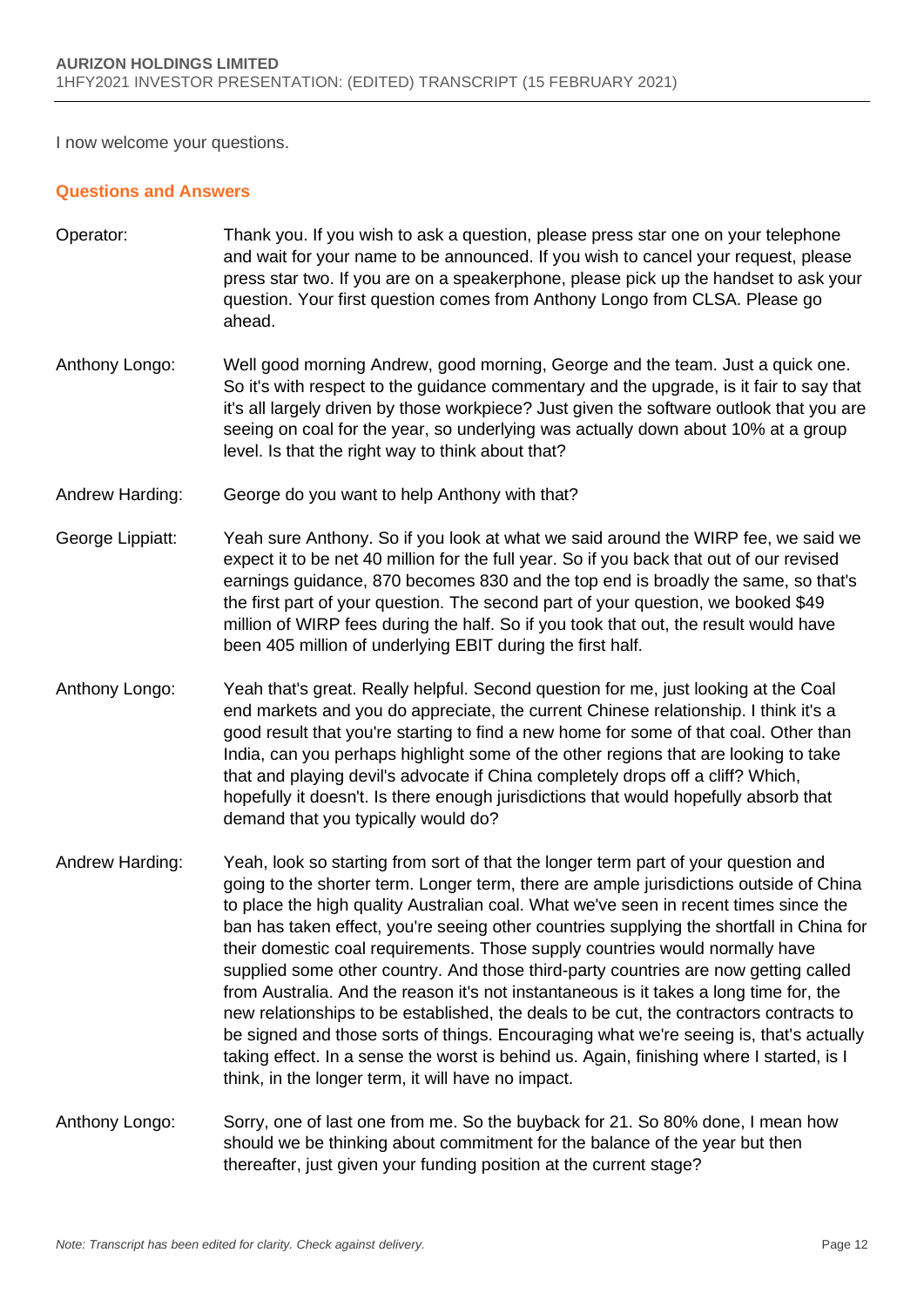- Andrew Harding: I think, we fall back on the basic principle. That if we don't have another source of use of funds, we'll continue to do the... to where we'd take the... and spend the money we would do it... hand it back as a buyback. And we've done that. Several years ago, we talked about changing the corporate structure and having \$1.2 billion available. And that over a number of years, we would use that appropriately. And you've seen us doing that at \$300 million clip, in each calendar year. Last year, we did come through unexpected results of the rail grinding business, which hadn't been in our plan, or it is something that we were obviously considering and we're able to execute. We found ourselves with, cash in excess of a plan. So, that was actually handed back at that point in time. I might just get George to just talk a little bit about any additional colour that you want to add to the buyback?
- George Lippiatt: Oh sure, maybe just to build on that for you, Anthony. So, it pains me to say it, but we actually signed the Acacia Ridge deal three and a half years ago. So the net cash proceeds from that were already factored into 1.2 billion, which is different to our grinding and Andrew said. The other point to note on capital management is, we really do focus on our capital allocation framework, which is included in the appendixes in the pack. What we're starting to see as evidenced by our acquisition of comports and TBSH is some opportunities in the bulk market. We can see some further opportunities going forward. So we'll consider those vis-a-vis capital management each progressive year as Andrew described. And it will be a matter for the board, how we pursue further capital management.
- Andrew Harding: And lastly, when we set out our longer term plan for, how we would increase our leverage. The idea was to do it progressively over time because, to an earlier question, there is some uncertainty around the coal market and while we are confident in our view as to what would happen, we need to be cautious in how we increase the leverage of the business. Although we were starting from a position of being extremely under leveraged.
- Anthony Longo: Yeah understood. Look, Andrew, George really appreciate your time and I'll let someone else have a go, thanks very much.
- Operator: Thank you. Your next question comes from Matt Ryan from UBS. Please go ahead.
- Matt Ryan: Good morning, I've got a question on coal volumes and your comment towards the start of the presentation around lower volume nominations. Can you just give us a sense of, I guess the proportion of the customer base that you're talking about here? And, just any colour that you can share on those conversations?
- Andrew Harding: Ed I think we might get straight into you, answering this question.
- Ed McKeiver: Yeah, yeah, sure thank you, Andrew. And good morning, Matt. You'll see in our contracted volume graph, our volumes dropping off to 232 as a forecast for '22. Now that's driven by, as Andrew had said, the loss of the Stanwell contract and the cessation of mining at New Acland Coal, and a New South Wales agreement that I'm not permitted to talk about, given our confidentiality agreements with our customer. So the nominations that if you look, if you consider that's about 13 million tonnes down on our contracted volume for next year, that gives you a sense of dimension in relation to the size of the nominations. It's low single digits and it's proportionally, it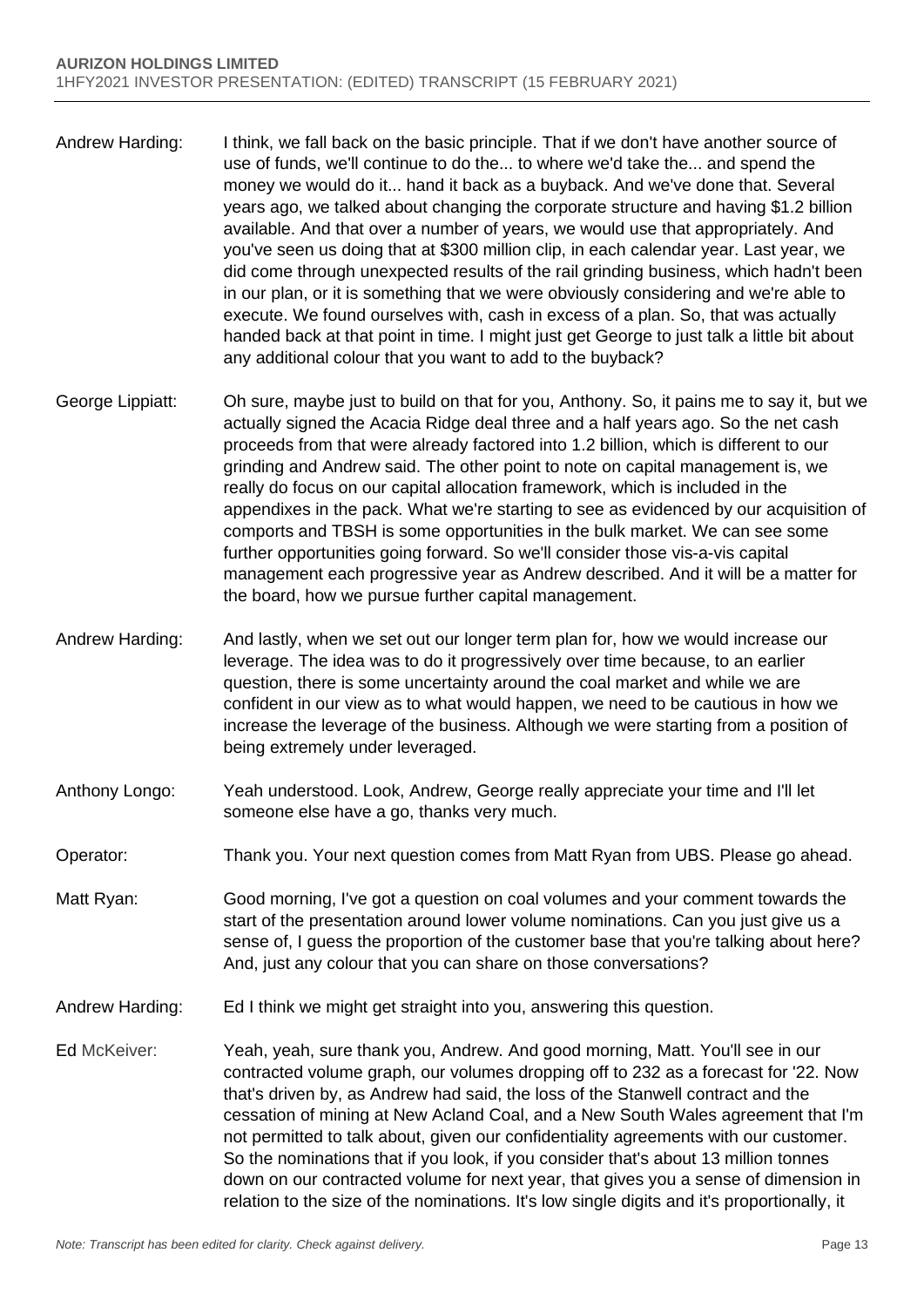really is mixed. It's across all regions and some of our customers actually increased nominations during the period.

- Matt Ryan: Thank you. And then just looking at operating costs within coal, it looks like underlying operating costs were actually up after you remove volume related costs. Can you talk, I guess, firstly, about how much of that related to rolling stock maintenance and then secondly, just how we should think about these shorter term initiatives that you can put through in a lower volume environment? And I guess as a result of that, any comments you can make around margins, especially for the second half?
- Andrew Harding: Ed I might let you keep going.
- Ed McKeiver: Thanks. Certainly Matt. I'll try my best. There's a few questions in there. The first one in terms of acknowledging that the coal business is largely a fixed cost business. That's true. And with volumes down in the first half, we've seen that flow through to the bottom line. The costs are up. Our contracted volume, as you know, is about 248 million for the current year. And the run rate for the business is about 105, an 81% utilisation. Sorry, 205. So a utilisation of about 81%. The cost we've seen come through in terms of the upward pressure on costs is largely associated with building the capacity for that contracted volume. And also some cyclical investment in maintenance we're doing, so costs are broadly up. The EBIT impact is about 7 million for the year. And approximately half of that is due to increased maintenance on the fleet and also bringing our Jilalan wheel overhaul facility online in the Goonyella system, where we're going to do our overhauls. We'd also built capacity for some train crew capacity and reinstated some locomotives for the new business we started in the period, specifically the Peabody portfolio and also the BlueScope Steel contract that we picked up in the Illawarra.
- Matt Ryan: Okay. Thank you.
- Operator: Thank you. Your next question is from Anthony Moulder from Jefferies. Please go ahead.
- Anthony Moulder: Good morning all. If I can stay with Ed, please. The loss of the Stanwell contract, I believe that that's gone to Pacific National. Can you talk to the competitive environment, and specifically the level of surplus equipment that competitors might still have in the Queensland market, given some of those contract wins. Just talk to that.
- Ed McKeiver: Yeah, certainly Anthony, you were breaking up a little bit there, but good morning. I think you asked about the Stanwell contract and the competitive environment. So look, never like to lose a contract and we'd railed for Stanwell for a long time. And we're pretty proud to service them. And they ran a very tight procurement process, and ultimately though, it was a 3 million tonne contract in a portfolio of close to 250 million. And given our hurdle rates and the particular risk positions the customer was looking for in that particular contract. We didn't get there in the end. And yes, you're right, Pacific National picked up that contract and started railing last month. As I've spoken about in previous sessions, we're alert to the competitive environment and our success in recent years, re contracting particularly the Peabody portfolio in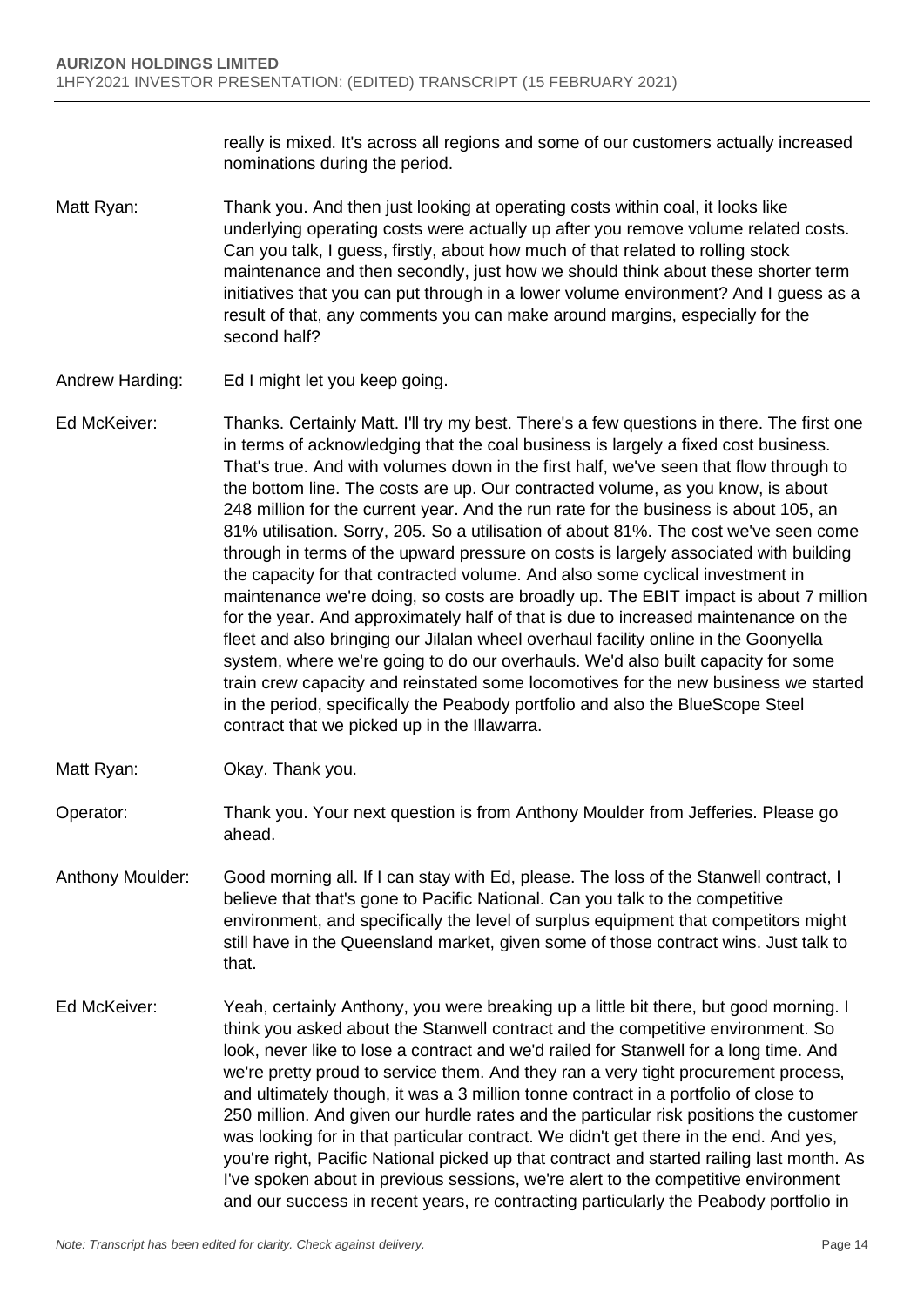Queensland and also the Glencore Queensland portfolio, which commenced in January, that certainly has displaced some competitive capacity. And we're seeing that come back to us and we're seeing that increasing downward pressure on rates. And that's probably all I can say at the moment, Anthony.

- Anthony Moulder: How much more capacity do you think is available? And related to that, what kind of contracts do you have that are reviewing over the next 12 months that could potentially go?
- Ed McKeiver: We've got limited exposure over the next 12 months. 18% of our book is due for recontracting in the next three years. And we're at late stage discussions with a number of the customers. Nothing is certain of course.
- Anthony Moulder: All right, thank you. And if I can switch to bulk, obviously a very strong result after several other strong results. And obviously cautious not to extrapolate that strong level of growth from the first half into the second half, but new acquisitions, it seems like this is more of a focus for Aurizon, for capital allocations and to growing via acquisitions. I think Clay in the past has talked to the level that you see as far as Aurizon's level of market share, but is it fair to expect that we'll see further capital allocations into bulk and further growth that will be focused on that part of the business?
- Andrew Harding: I think that's a very fair understanding of the opportunities with bulk. At the end of the day, what we're seeing with bulk is that the more we get experienced in this particular part of the business, the greater the opportunities have become, actually the larger the market has become for us. I think the second thing we've also seen is that we've got big fleet scale across the country and that in itself is actually helping us with some opportunities in the bulk area. And finally, as I re-advertise the Investor Day and dangle in front of you, the opportunity to hear in more detail from the bulk team about what they think the further opportunities are for the business, but it's definitely got a reasonably strong growth pathway in front of it. Drew, have I done enough justice? Would you like to add something?
- Drew Prescott: Thanks for the question, Anthony. I mean, we're really excited about the two acquisitions we've done to date. We'll consistently look at opportunities that enhance our core rail offering and allow us to provide integrated solutions to our customers. That's something our customers are asking for and we've been doing that well on the back of the Townsville acquisition for around 10 months now. We'll look to grow through three key strategies, one, grow with existing customers, and that can be doing more for our existing customers to putting in some capital in generating rates greater than our hurdle rates. Grow with new customers. And you can see from this half the benefit that that's contributed to through Mineral Resources and Rio Tinto. And then thirdly, growth for acquisition and we'll be looking to execute on all three of those areas.

Anthony Moulder: Very good. Thank you.

Operator: Thank you. Your next question comes from Jacob Cakarnis from Jarden Australia. Please go ahead.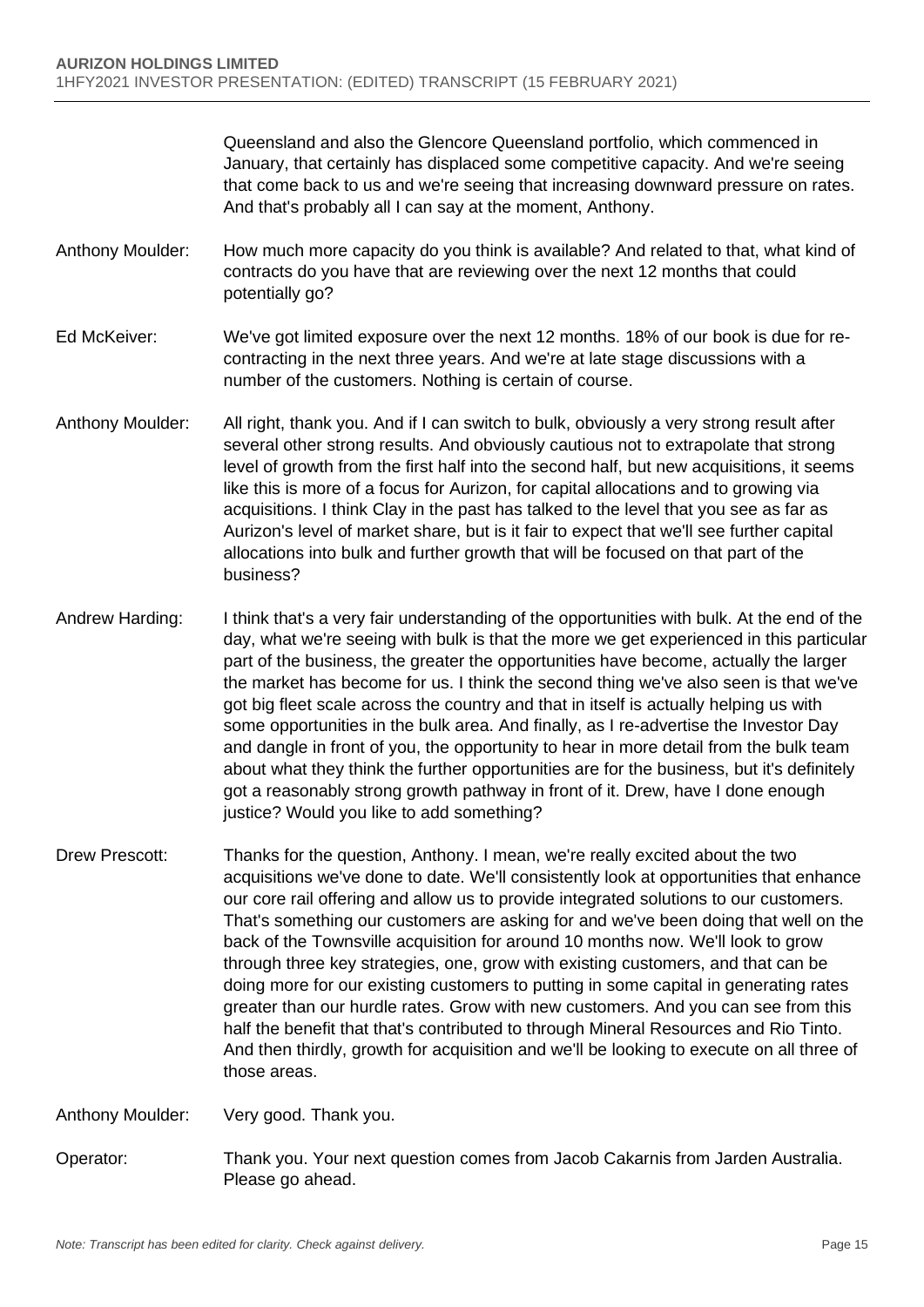- Jakob Cakarnis: Morning guys. Just a quick one for Ed, if I may. Can we just talk about the portfolio mix as it stands at the moment? I think historically you've been evenly balanced between met and thermal coal. And maybe if you can, Ed, talk to the spot market performance in the second quarter of '21 and how that may look heading into the second half of '21.
- Ed McKeiver: Yeah, certainly thank you for the questions, Jakob. The portfolio mix is flat, so it's still effectively 50 50. And in terms of the spot market, there are some customers that have managed to adapt their sales strategies to be able to surge in the second half, but it's low single digits in relation to volume. The spot markets are not particularly active at the moment. And as you can imagine, if you consider the corridors in the Hunter Valley, we've got the NCIG supply chain throttled by port exports. And you've got the cessation of business in the Southeast Queensland where we're the only operator, and in central Queensland, we're still seeing the impact of China trade issues flowing into the second half.
- Jakob Cakarnis: Great. Thanks for that. And just one on the bulk business. So you've spoken about now, the investment in Townsville, obviously we've got Newcastle coming in. Can we talk about the relative rates of return, maybe in those businesses relative to coal, Andrew, from a portfolio perspective, and then maybe just give us some visibility on the strategy and CapEx required to bring those to a return on capital that you guys are focusing on.
- Andrew Harding: Sure. I might get George to run through.
- George Lippiatt: Yeah, sure. Jakob. So, and the first thing I'd say is that over the life of those business cases, they both hit a hurdle rates adjusting for risk. So we're very happy with getting a return on that capital we've invested. In Townsville, there's probably a bit more capital to invest than Newcastle and that's because in Townsville we're redoing the hardstand and also relaying some of the track adjacent to that terminal. So that's the capital question in terms of the return profile. Look, those businesses are broadly consistent with our bulk and coal businesses. They probably sit somewhere between coal and bulk, but we don't look at those businesses in isolation from our core bulk rail offering. We want to provide, as Drew said, an integrated service to our customers. And that's what we're focused on doing. So when we look at margins and returns, we look at rail and port together.
- Jakob Cakarnis: Just one final one, George, can you talk to... Oh, sorry, Andrew.
- Andrew Harding: I just wanted to reinforce, while it's our action to provide integrated service offering and we want to do that, and it's obviously valuable for us to do that, it is actually a customer led activity and we are responding to needs that the customers have actually given us.
- Jakob Cakarnis: Okay, thank you. Sorry, just final one for George. Can you talk about the timing of the WIRP payments into the cash flow, particularly in the first half for what I understand, might've been those catch-up payments.
- George Lippiatt: Yeah. So in terms of cash flows, in the first half, we invoiced and booked more in cash than we booked in revenue. And that's just because the accounting standard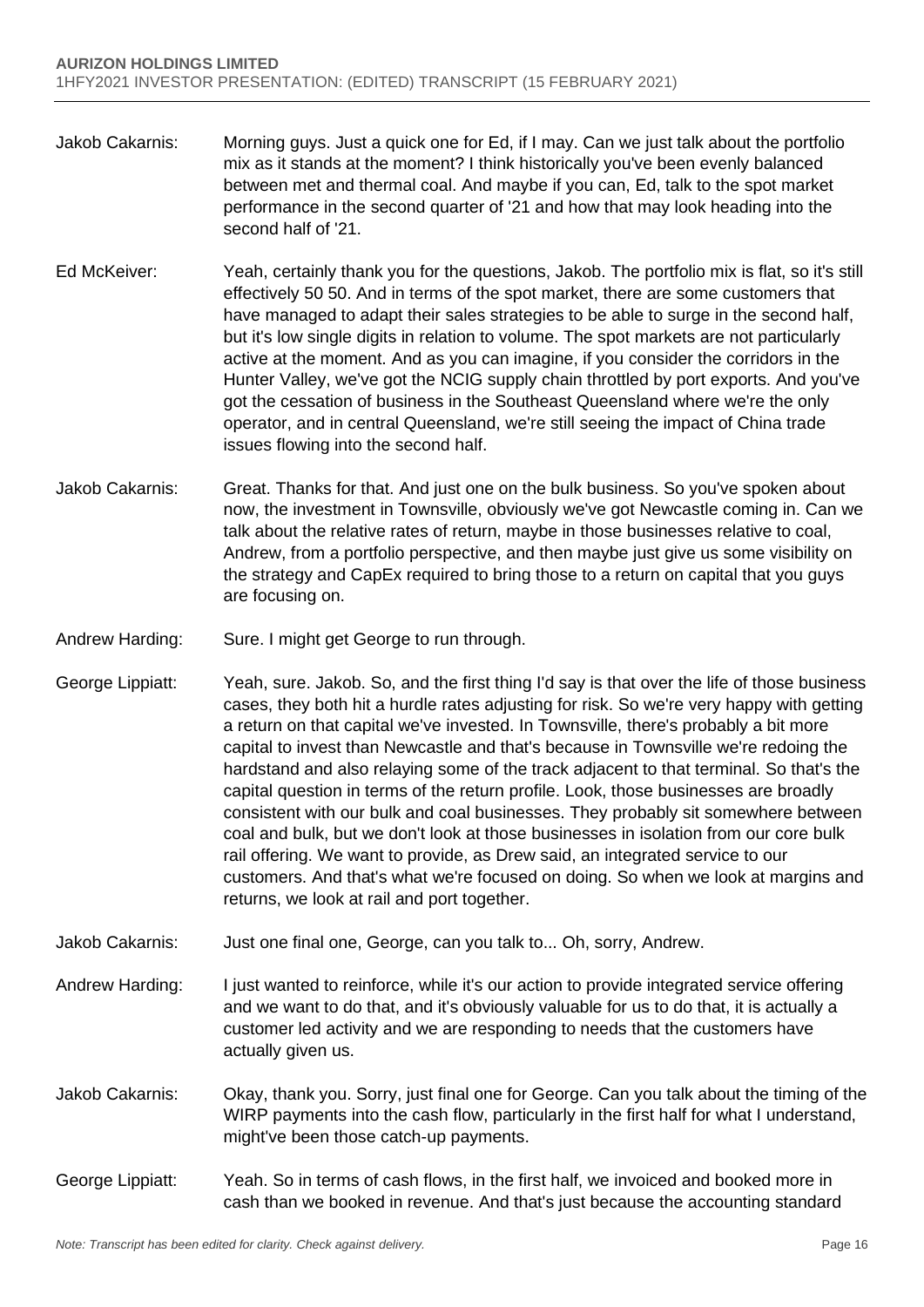drives you to be conservative with what you book from a revenue perspective and also the structure of those WIRP payments. The last thing I'd say on that is that the WIRP fee itself is still subject to our appeal of the experts' determination, and also the finalisation of project costs. Both of those two things could see a change to both the retrospective WIRP fee and the WIRP fee on a go-forward basis. But what I'd reiterate is that the accounting standard drives you to be conservative, and that's what we've done in our accounts.

- Jakob Cakarnis: Thanks guys. Appreciate it.
- Operator: Thank you. Your next question comes from Paul Butler, from Credit Suisse. Please go ahead.
- Paul Butler: Good morning. I just had a question around buybacks. You've got, I think 53 million of buy-back authority remaining under the previous announcement. And I was surprised that given where the share price was, you didn't take the opportunity to top that up. I mean, is that just the normal timing that you would think about and preferring to do that at the full year or is this about opportunities within the bulk space where you may look to deploy the capital instead?
- Andrew Harding: I'll let George go through that.
- George Lippiatt: Yeah, Paul, George here. Look, it's a bit of both. We announced \$300 million at the start of this year. We announced \$300 million the prior year. A bit like the cash flows of our business, we try and be pretty predictable and pretty stable with what we do as a buy-back. As I mentioned before, the one thing we did consider is Acacia Ridge proceeds coming in, but that was already factored into the 1.2 billion of funding capacity. And as you mentioned, there are opportunities in bulk to grow and that's also factored into our thinking, but as we normally do, we'll reassess what we do for FY22 ahead of August, in line with our capital allocation framework.
- Paul Butler: Okay. And if I could also ask, what's the competitive environment in the bulk business? Because I mean, obviously in the above rail coal business, there is an element of competition there and you're citing pressure on pricing there, but that doesn't seem to be the case in the bulk business. Is that really the case? And can you give us some colour on why that is?
- Andrew Harding: Yeah, look, I'll start. When I look at the comparators in competition, between the coal, just generally not getting into the specifics of both states and the bulk business, I'd say the bulk business is a more competitive environment. A key fact in that is that you're often dealing with smaller volumes that fall on the edge of being easily or readily truckable, depending on the customer's desires to either go with truck or rail. So that's one issue. The other issue is the contract length is a lot shorter, so you're actually constantly in a recontracting environment. So I think those two factors by themselves, point to a more competitive environment for bulk. And it's probably fair to say there's a number of other players that turn up regularly when you're actually going into tenders with customers. So net, definitely more a competitive marketplace. What I might do is hand over to Drew if there's something I've missed, or you want to add something.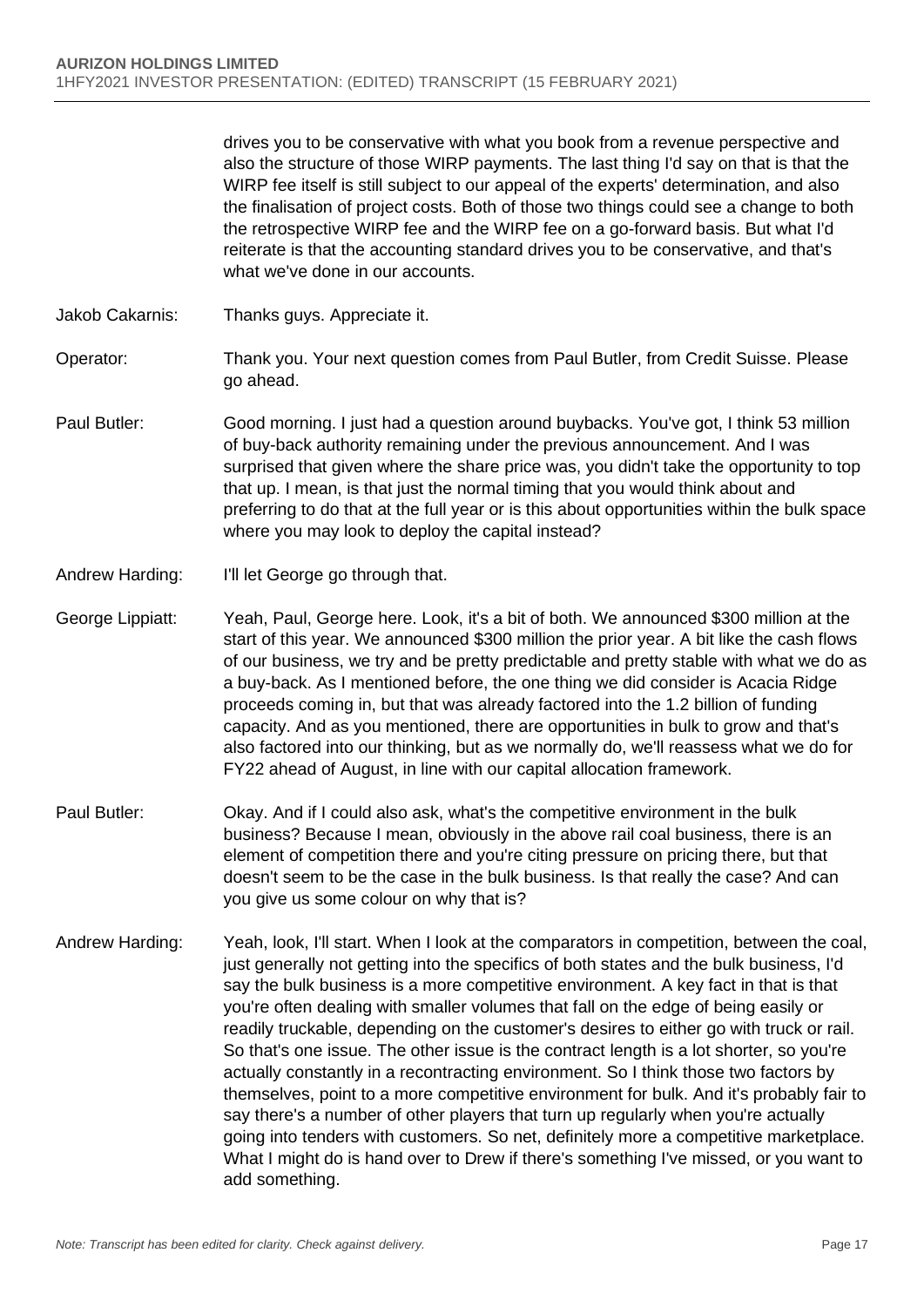- Drew Prescott: Thanks Andrew. Thanks for the question, Paul. Listen, Andrew's right. We compete in a variety of markets and geographies across Australia. And we face a mix of road and rail competition generally. You've probably heard Clay talk about this. Shorter distance, smaller volume is a sweet spot for road. Longer distance, higher volume is where rail really comes into play. What we're constantly doing is looking at strategic footprint where we can provide integrated road and rail solutions for our customers.
- Andrew Harding: And look, there is a community pressure on the amount of vehicles on roads. So that actually does play into helping the rail part of the road rail competition when it comes to the higher, larger volumes. But I'm still talking volumes that are significantly below the volumes you see contracted in the coal business. Does that help?
- Paul Butler: Yep. Yep. And just one last one, if I may. Given you're expecting a decline in contracted volumes in the coal business, is there things you can do on the cost side to offset the margin impact there or are we expecting to see some margin impact from that decline in contracted volumes?
- Andrew Harding: So we're still fighting the good fight. We have a large number of improvement initiatives underway to help us in the battle. Everything from the project precision, which we've talked about for a number of years, which is progressing increasingly well over time. And I have considerable regards for what that's going to deliver for us. That's in the main, how do you get people to work better, and how do you restructure things? It's not so much around spending capital. In the capital initiative space, you've got Train Guard, which next year you'll see. We had good trials on that, and we will see the implementation of that completed in one system next year. And then we're continuing to work on the cost efficiency and effectiveness of our above rail asset management business and quite numerous other activities under way. So that's just a sample.
- Paul Butler: Thank you very much.
- Operator: Thank you. Your next question comes from Owen Birrell from Goldman Sachs. Please go ahead.
- Owen Birrell: Hi guys. Just a few questions from me. Just wanted to start with the network business. George, you made a comment just before that the retrospective WIRP fees that you booked during this results were conservative and that the cash proceeds had exceeded that level of booked revenues. I'm just wondering, can you give me a sense of what the upper level of possible WIRP fees would be if you weren't being conservative?
- George Lippiatt: Yeah. Owen, I won't. And the reason for that is it's subject to court proceedings, but also subject to commercial discussions with those WIRP customers. So I was deliberately not providing you with the upper end of that.
- Owen Birrell: But it's probably fair to say that If you are successful in those negotiations, you will basically account for additional retrospective fees in the future, if your negotiations are successful.
- George Lippiatt: That is absolutely correct.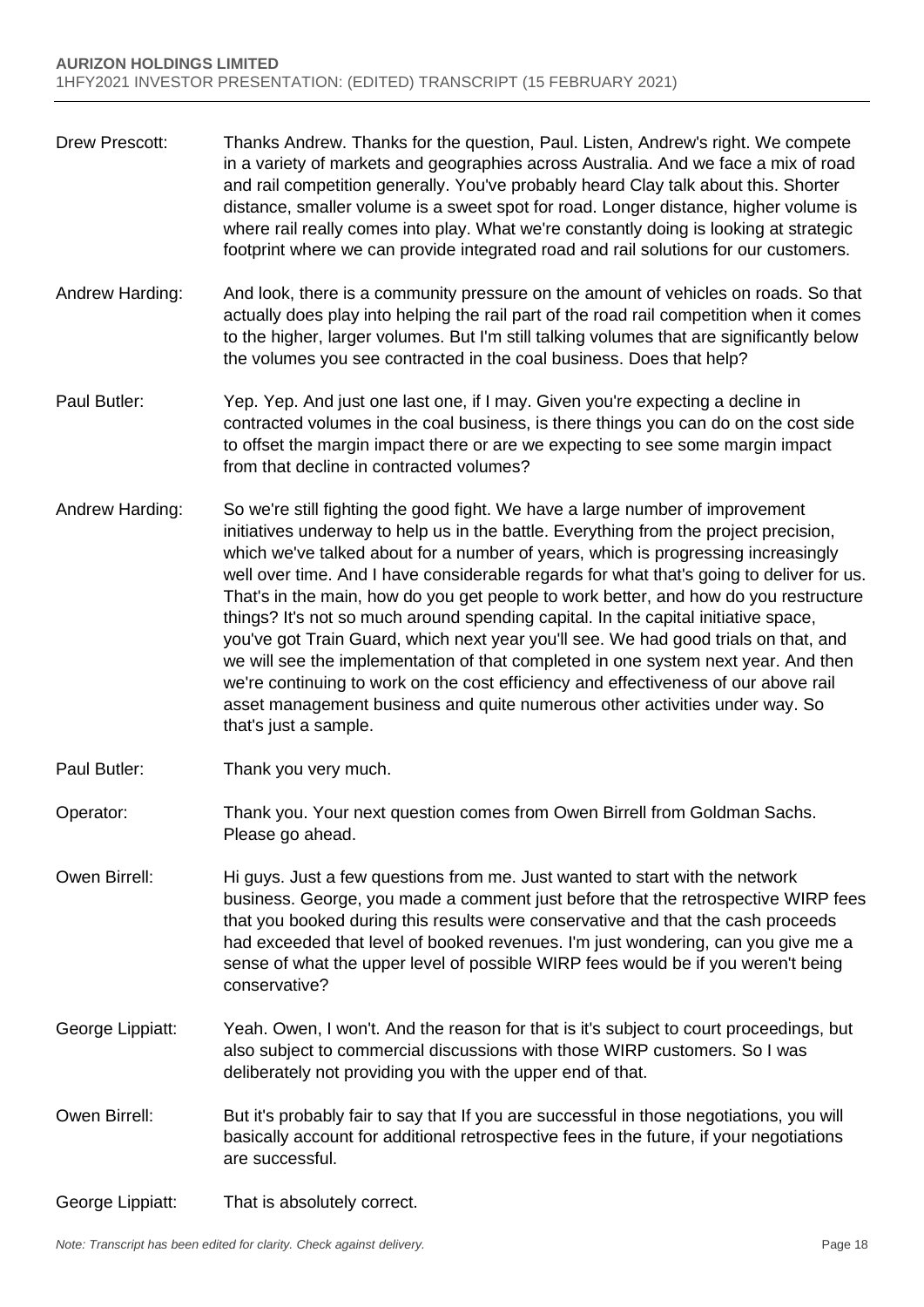- Owen Birrell: And the second question's just on network. Looking at the take-or-pay protective structure that you highlighted within business, what is the best way for us to think about that protection, noting that you obviously also have the MAR protections above and beyond that, but how should we think about the take-or-pay protections within each period?
- George Lippiatt: You can go Pam, on that one, if you like.
- Pam Bains: From a take-or-pay perspective, it's very hard to put a value on take-or-pay until you get through the full year, because it depends on railings and cancellations. But going back to George's comments, what we do recover through take-or-pay, obviously within the year and what we don't, goes back into revenue cap in two years' time.
- Owen Birrell: Yeah. Is there a simple way for us to think about that in terms of how we're trying to forecast our numbers? Because at the moment we probably put everything into the MAR revenue cap, but is there a 30% of the volumes that are protected each half by take-or-pay?
- Pam Bains: Unfortunately, there isn't a simple way. However, I think if you could be guided by George's comments, assume a similar first half and second half, based on how we've looked at guidance.
- Owen Birrell: Okay. Understood. And can I just ask a question about the ConPorts acquisition? Is there any way that you've provided, I guess, the size of that investment, and the potential for the earnings contribution going forward?
- George Lippiatt: Yeah. Owen, I think we talked about acquisitions of \$63 million. ConPorts was a bit more than \$40 million of that during the half. We don't tend to provide forecasts on each segment within a business unit, but fair to say it will return its cost of capital, and it should be doing that in the first year.
- Owen Birrell: And can I ask, is there any skew, like seasonal skew in that business in terms of the contribution?
- George Lippiatt: No, it doesn't tend to because it's mainly, as Andrew said, copper and zinc. They tend to be more steady-state productions. So not seasonal products.
- Owen Birrell: Excellent. Just one last question, if I may. Just on the coal volume guidance. You mentioned that a lot of the broader underlying operating dynamics were in line with, I guess, your internal expectations, but there was the Newcastle loader issue, I believe just want you to give us a sense of what the absolute impact of that was? And has that been resolved?
- Andrew Harding: Ed, can I get you to talk about that?
- Ed McKeiver: Yes. Most certainly. Thanks, Owen. Our volumes half and half in New South Wales were down about 1.4 million tonnes, and it's difficult to put a precise split on what was driven by the NCIG outage. So that ship loader was impacted in early November, and the supply chain has responded relatively well. And once we've got through the normal half year, usually January is a sort of a soft in the Hunter Valley.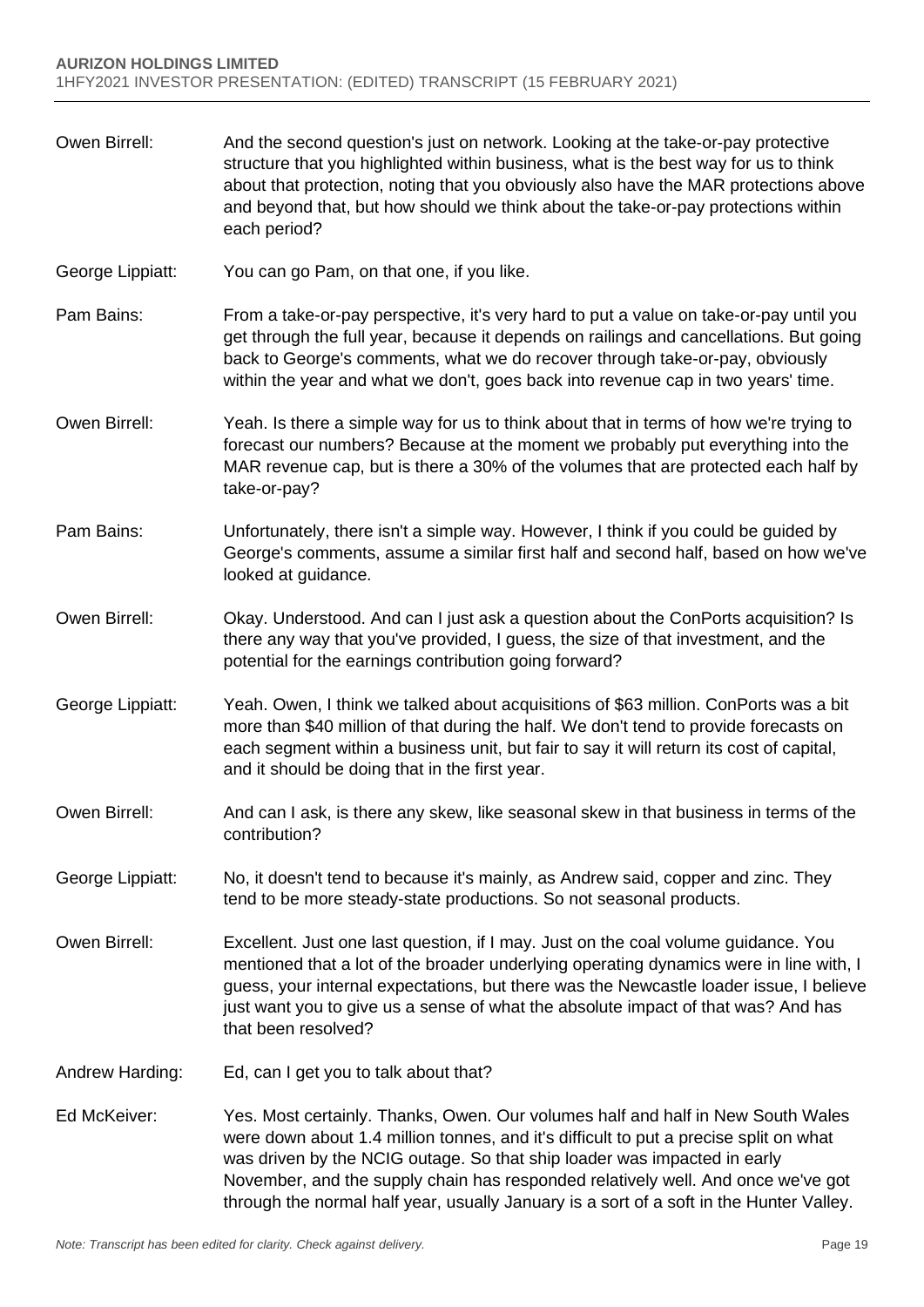We're actually seeing some modest strengthening in orders as we've gone into February. So it's no certainly no more than the 1 million tonne range, Owen. And it's going to be out for approximately 6 to 12 months.

- Owen Birrell: Thank you very much for that.
- Operator: Thank you. Your next question comes from Cameron McDonald from E&P. Please, go ahead.
- Cameron McDonald: Good morning. Just a couple of questions from me. Just looking at the retrospective work phase, you've called out some costs in the second half in your guidance. Any particular reason you didn't provision for them in the first half?
- Andrew Harding: George, can I let you handle that.
- George Lippiatt: Yeah. So fair to say, Cameron, that about half of that we did provision for, but just because of materiality, we haven't separately called that out. So of that 9, half of this is provisioned in the first half.
- Cameron McDonald: Okay. Excellent. And then in terms of your comments around the competitive environment on contractable rates can you give me a sense of what sort of downward pressure you're seeing on that? Is it a low single-digit, mid single-digit, high single-digit type reduction in the rates?
- Andrew Harding: Ed, I'll let you deal with that without being too specific.
- Ed McKeiver: Without being too specific, I probably didn't mention it at the half-on-half, which is publicly available information. If you look at the - now you look about our half year volumes for the first half '20, also half year revenues of 628, divided by the 106 million tonne volume, we had an average rate per tonne of \$5.91. If you compare that to the first 6 months of FY '21, this year, December 31st half, revenues were down \$44 million to \$584 million and volumes were down 4.5 million tonnes. So when you do that math, you end up with a \$5.74 per tonne which is - it was 2.9%. So that's how I'd answer that one there Cameron. The fuel price that as well, of course, I would say, sorry. But most of that's passed through.
- Cameron McDonald: Yeah. But not all of your tonnes have been exposed to reduced rates during that period through new contracts.
- Ed McKeiver: No. That's most certainly the case, yes. Mostly, the contracts that were approximately a decade old that have been recontracted in the current environment that we'd announced in over the last couple of years.
- Cameron McDonald: Yep. And then just given the lower export volumes that we've seen come out of the ports versus your railings and volume haulage, have you got a sense of what the stockpiles look like at the ports and how full they are and will that impact your railings in the second half?
- Ed McKeiver: We watch the port stocks pretty carefully. And then yes, you're right, the stocks are built but that has not changed significantly the last 3 months. So we were watching it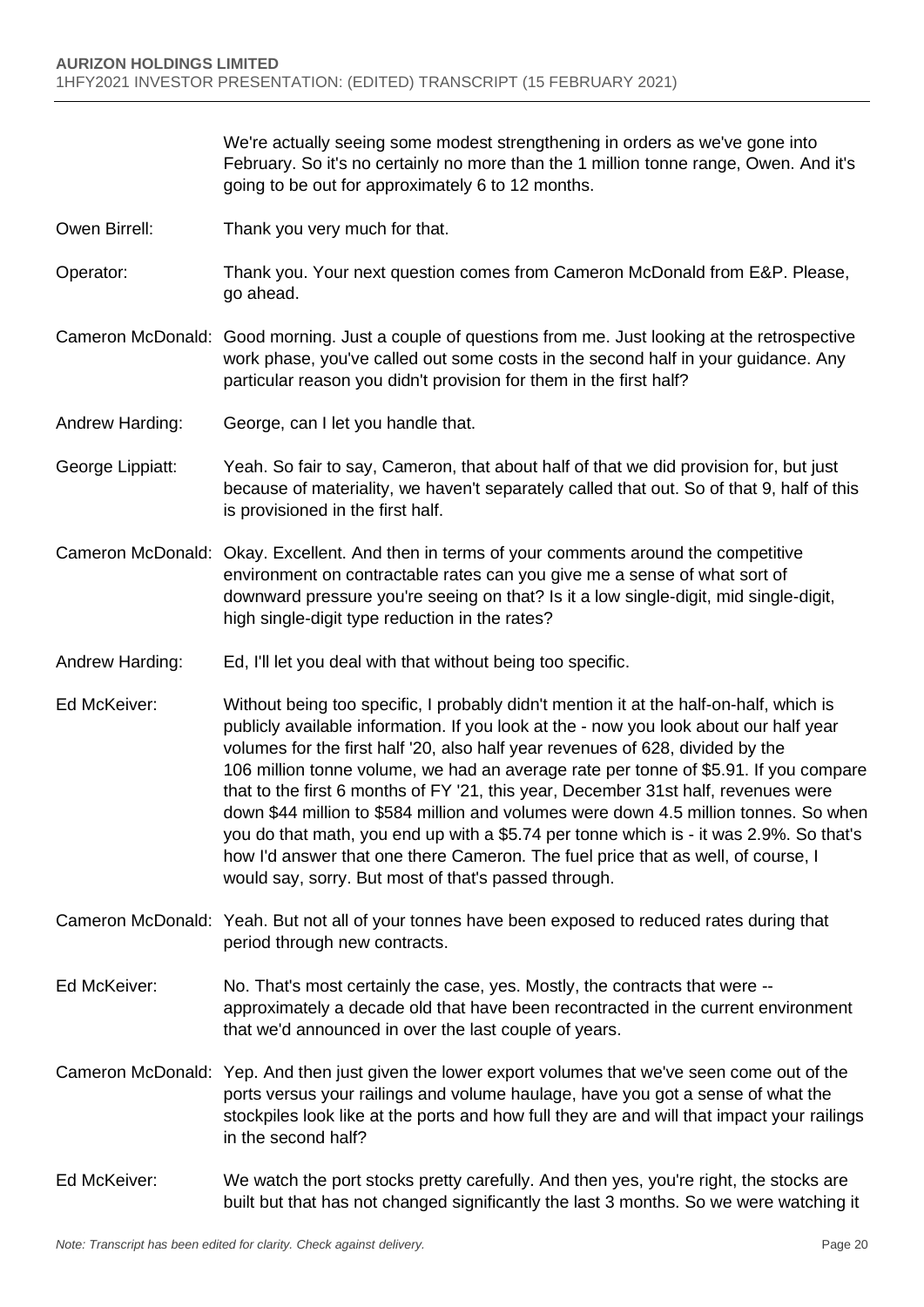carefully as we entered the second quarter, but we've not seen it impact our volumes significantly. So, for example and I think partly due in the CQCN to our contract basis with some very large customers and which have stockpile space and sufficient capacity at the port.

- Cameron McDonald: Okay. And last question, is there any update on the Galilee and sort of potential developments there?
- Andrew Harding: I'll hand over to Pam in a second to add anything to this, but the reality is for -- the main action in the Galilee port is with Adani. And if you want updates on what's going on with - sorry, Bravus. If you want updates with what's going on with the Bravus business, it's absolutely a need to actually talk to them, but I might just hand over to Pam for anything else.
- Pam Bains: Yes. Not too much. Cameron, not too much to add to Andrew's comments. The construction work continues and we're doing what we're legally required to do for any customer wanting to access the network.
- Cameron McDonald: Okay, great. Thank you.
- Operator: Thank you. Your next question comes from Ian Myles from Macquarie. Please go ahead.
- Ian Myles: Hi guys. Couple of quick ones you mentioned in Coal that you received a one-off revenue payment for a disputed capacity charge. So just wondering how much that it was?
- Andrew Harding: That's very eagle eyes, Ian. I'll hand that over to Ed, if you just talk if you can.
- Ed McKeiver: Yeah. I can't specifically reveal the number Ian. It is, but it is in the low single digits and it's related to a dispute going back about four years. Which we've had on the books.
- Ian Myles: Okay. And in terms of OneRail coming to market, what's your attitude towards that? Is it-historically, you actually did have an attempt to go and bid for that asset through the -with the actual- apply through the ACCC. What would be your approach this time?
- Andrew Harding: George, do you want to talk through our approach?
- George Lippiatt: Sure. Thanks for question, Ian. I mean there's two parts to that OneRail business. The first is the South Australia Northern Territory assets. The second is the old G-Rail business in the Hunter Valley. Both of those we're interested in. We actually had a right of first refusal relating to the South Australia Northern Territory business, going back to 2006. So we're interested in it then. And we're interested in it now. And in 2016, when Glencore ran their sale process, we competed in that auction, and nothing really has changed. We'd still look at that business now. So it is something we're interested in and we'll see what the current owners do with that business going forward.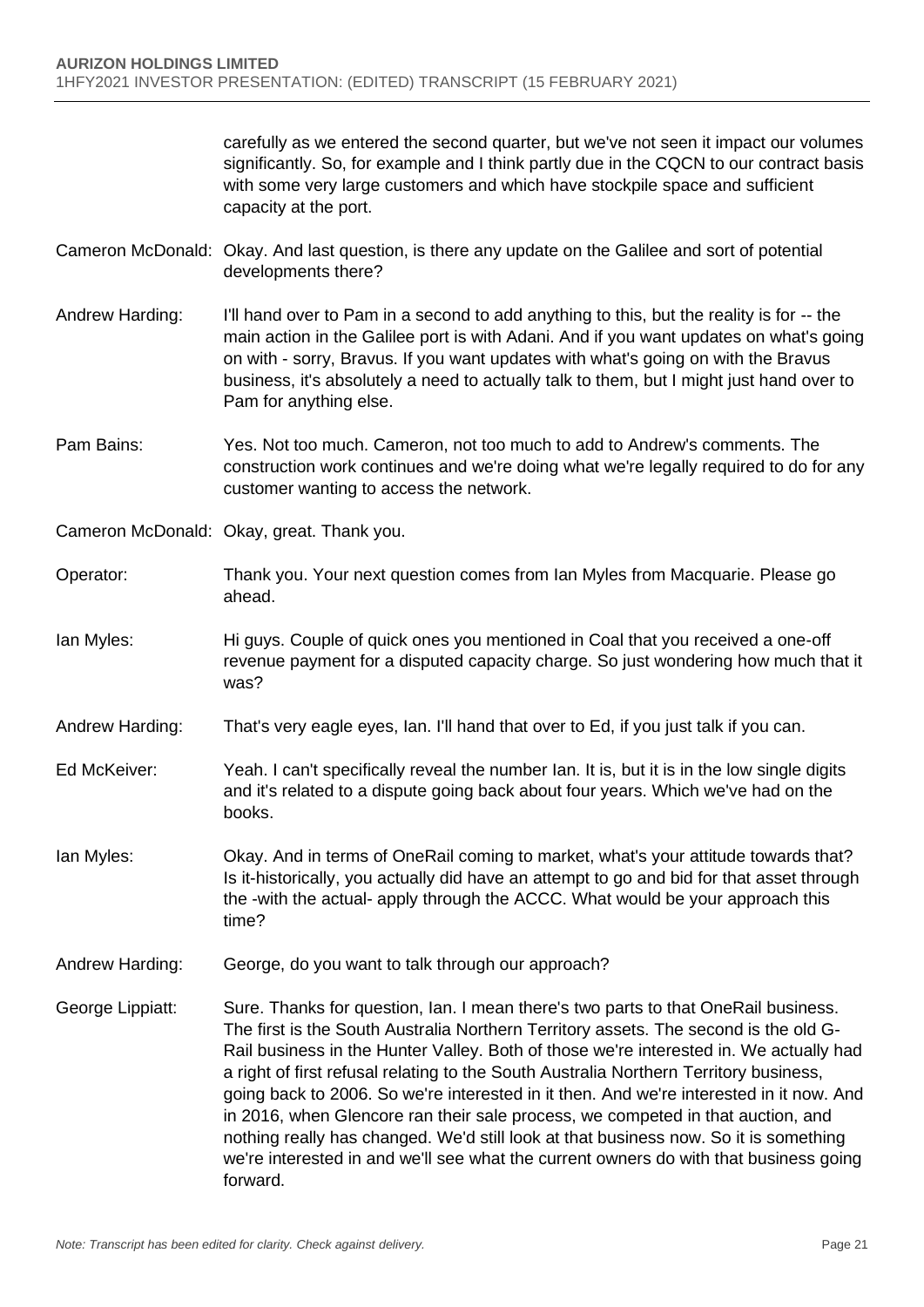- Ian Myles: And does that influence the outcome of share buybacks? And the other thing on share buybacks, I was just trying to clarify, if you were to lose the tax - the court dispute with the tax office, when you do a share buyback, your dividend in the subsequent 12 months is unfranked? Is that what you're trying to say, which would change their advantages of doing share buybacks?
- George Lippiatt: Yes. So let me tackle those two parts of those questions. Firstly, the decision on share buyback is more about just being steady state and predictable. But the opportunities we have to grow bulk are a factor in it. They're not the dominant factor in terms of share buybacks. On the second question around the tax impact. So firstly, we expect to have a hearing in the Federal Court this year. And post FY '21, we'll have a share capital account balance of around \$200 million. Beyond that, should we undertake an on-market buyback after the share capital account is exhausted, the dividend paid in the same 6-month period is likely to be unfranked with any franking credits retained for future years. So it's 6 months, not 12 months, Ian. And the other thing I'd reiterate is that in a worst case, it's a timing issue, where the use of franking credits is delayed, but the credits aren't lost.
- Ian Myles: Okay. Look that's great. Thanks.
- Operator: Thank you. Your next question comes from Scott Ryall from Rimor Equity Research. Please go ahead.
- Scott Ryall: Andrew, just following on to Ian Myles' question on OneRail. What ended up happening with the court case trying to assert your first right of refusal on that one, please?
- Andrew Harding: Well, it's just, I think, very few words I said is there's nothing much has changed. And to date, nothing much has changed. It's still a matter in front of the courts we're still pursuing vigorously. Yes, it's just not safe to say anything else. Sorry, Scott.
- Scott Ryall: Okay. What's the timeframe over which that gets resolved, calendar year?
- Andrew Harding: It's definitely not a short-term resolution. It's a fairly long slog.
- Scott Ryall: Okay. All right. And second question is on Bulk. The first part of it, is Clay okay? Like is he going to be the one presenting in June?
- Andrew Harding: Yes. It's just a personal issue that he's dealing with. It's not about his health.
- Scott Ryall: All right. Partly good to hear, I guess. Hopefully, the other bit of that is okay. In terms of the ConPorts acquisition, these are hopefully just really a quick question to answer, but is CBH the only party using that port at the moment? Is there opportunity for more and capacity for more? And is this -- can you offer integrated offers into there from Broken Hill and Cobar? Is that the idea, is to actually have a path to market that involves a little bit more than just rail services, similar to what you've done in Townsville?
- Drew Prescott: Yes. Scott, it's Drew here. Thanks for the question. Pretty much yes to everything you've said there. There's 4 major customers for the site. And yes, we'll be looking to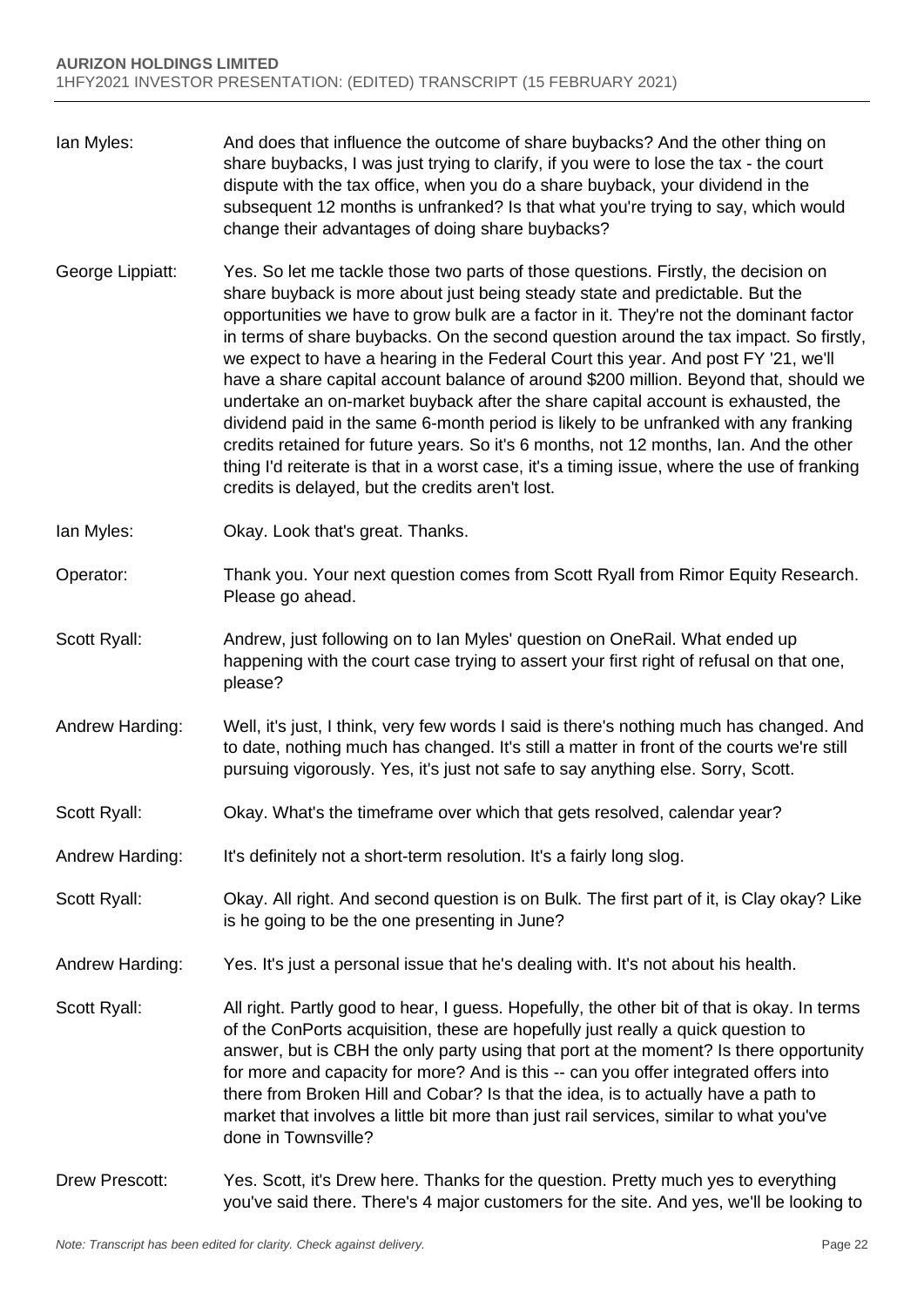provide integrated solutions into that site, and we'll also be looking to grow that site from what it is today.

- Scott Ryall: Okay. Great. That's easy. And then maybe it's Andrew, maybe it's Ed on TrainGuard. So are we now, the implementation of this, particularly around what you were calling ETCS back in your 2018 Investor Day, seems to have come reasonably about slower, I guess, and we always sit on the outside and think things go slower than what they've perhaps taken once you get into the company. But are you now satisfied with the trials around the technology that goes behind single-driver trains, and that is going to be, for sure, implemented in the Blackwater system next calendar year, and then you would expect that, that will roll out to other systems after that? Is that a fair summary of where we are at?
- Andrew Harding: Scott, it's not myself or Ed will talk to that. That the responsibility for TrainGuard rests with Mike Carter, who is thankfully in the room and can give you a pretty good update on where we're up to.
- Michael Carter: Scott, yes, high level is pretty close. We did our operational demonstration. There's normally 4 phases to a project like this: one, the initial proving of the system; two, put it onto the system and operationally demonstrate it: three, implement the system; four, implement the operational changes with the drivers. We've done the first 2, and they went reasonably smoothly. We had allowed a fair bit of time for discovery of issues that would be different on our systems, and we found a few. And now we're into the phase of implementing the system into the Blackwater. And as we've gone from operational demonstration to the full system, there's been a few schedule delays with a few particular areas where we've got to adjust the system for some of the operation. It's not an issue that the system won't work. It's just adapting the system for the particular operation. So if you went back a couple of years, yes, you would find we've got a little bit of a schedule delay. But I'm happy to confirm that the business case remains intact, and we will implement next year, and then we will go on to the other systems.
- Scott Ryall: Okay, great. Thank you. That's all I had.
- Operator: Thank you once again, if you wish to ask a question, please press star one on your telephone and wait for your name to be announced. Your next question is from Rob Koh from Morgan Stanley. Please go ahead.
- Rob Koh: Yes. Good morning. Just one quick question for me, possibly for the treasury team. I guess there were some media reports that one of the big 4 banks has a policy of not lending to coal infrastructure. And just wondering how you guys are factoring that into your debt capacity and capital structure plans?
- Andrew Harding: So, Rob I'll get George to deal with that one.
- George Lippiatt: Hi Rob. Rob, yes, look, it's something we watch, and we saw the news. And as Andrew mentioned before, we have a plan to increase leverage, but we're doing it progressively over the next three years. That's always been the plan. More recently, though, we're pretty confident in the availability and cost of debt capital for our business. And the two data points I'd point you towards, we did a AUD 500 million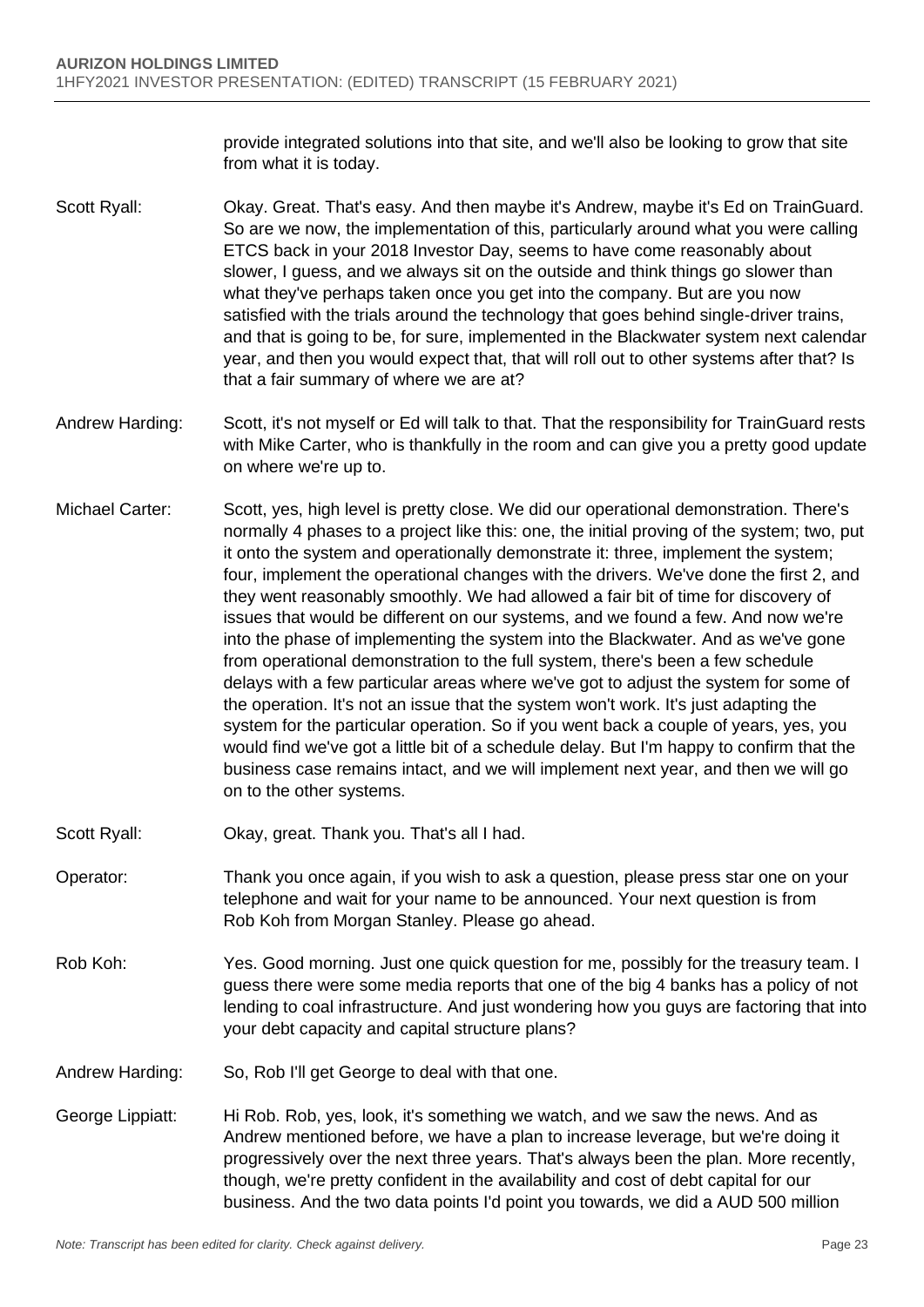bond for network at a 2.9% coupon with a 10-year term. That was oversubscribed. Very happy with that outcome. And secondly, on the operations side, we actually added two new banks to that facility about three months ago. So we haven't seen the impact in terms of availability or cost of capital at this point.

- Rob Koh: Okay, great. Sounds good. Thank you very much.
- Operator: Thank you. Your next question comes from Nathan Lead from Morgans. Please go ahead.
- Nathan Lead: G'day Andrew and team. Just 3 questions for me. So first up, the federal government budget allowed for media expensing of CapEx. I would have thought with your fairly heavy CapEx programme, there might have been some opportunities there on the tax and -- or at least the tax front that has an impact on franking. Maybe if you can just talk through that?
- Andrew Harding: Go for it, George.
- George Lippiatt: Yes. Sure, Nathan. Yes, we saw that announcement and looked at it with interest. It will have a cash tax benefit to us for FY '22 and '23. We're working through as well what capital we can bring forward to do further capital spend while those arrangements are in place. As you identify, because we're paying lower cash tax in '22 and '23, that could have an impact on franking and bring it down slightly from the current 70%.
- Nathan Lead: Do you have the potential to wipe that, you admit the tax you actually pay?
- George Lippiatt: Yes. It would effectively bring forward your write-off of your assets sooner and then reduce your cash tax. So it brings forward the timing benefit of that write-off.
- Nathan Lead: Yes. Okay. Second question just on Bulk. You previously said about how the Bulk margin is competitive in sort of at commercial levels now, but it looks like it really stepped up in the first half '21. What's the sort of the go-forward run rate now? I noticed also your -- is it part of those access costs that now are being directly paid by customers? So if you could just sort of talk through what that sort of run rate is going forward?
- Andrew Harding: Yes. I'll give Drew the opportunity to really land the commitment for Clay. So when Clay's back, he has to live with it.
- Drew Prescott: Thanks, Andrew, and thanks for the question, Nathan. Listen, that growth year-onyear in the margin would definitely be a result of the new contracts coming online, particularly the Mineral Resources contract. Moving forward, I would, as we talked about before around the competition within the Bulk, I'd like to think we can hold that margin. I wouldn't think that, that margin would increase.
- Nathan Lead: Right. And then third one, maybe for Pam. I think there was a reference there in the presentation about \$3 million spend below the OpEx allowance within the regulatory revenues. Could you just talk through, I suppose, there's a pretty big cost-out